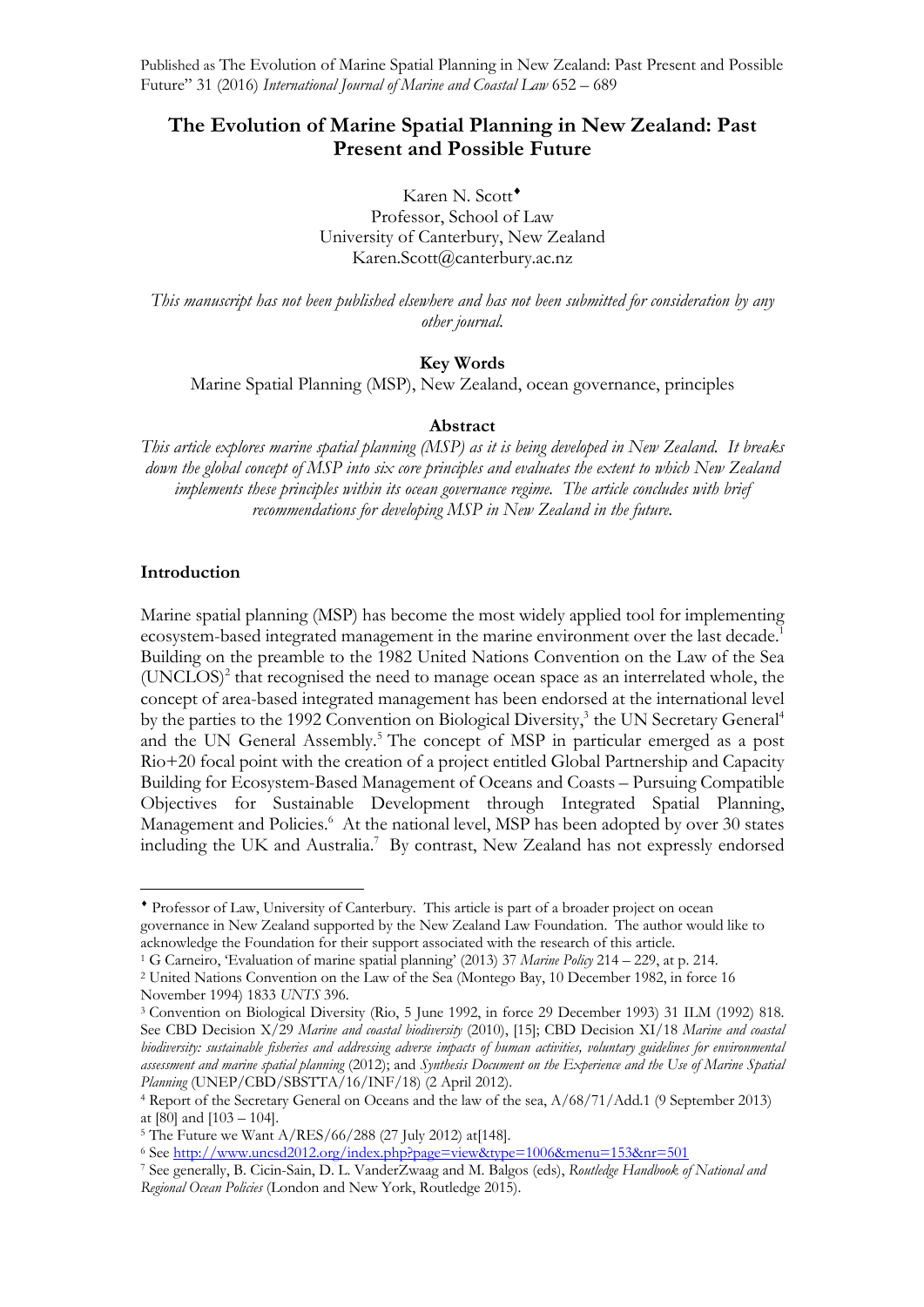MSP as a tool of oceans governance. In this article New Zealand practice in marine management is assessed against six core principles of MSP in order to evaluate the extent to which MSP is emerging within or, at the very least, is supportive of ocean governance within New Zealand's maritime zone. These principles comprise: area-based ecosystem management; principled anticipatory management; integrated management of multiple activities; precaution; review, monitoring and adaptive management; and public engagement. This article will conclude with selected recommendations to build upon the foundations already laid by New Zealand's existing legislative and policy framework in order to further develop a MSP approach to marine governance.

### **New Zealand's Marine Environment**

New Zealand's exclusive economic zone (EEZ) is the fifth largest in the world, comprising more than 4 million  $km^2$ ,  $\frac{8}{3}$  15 times the terrestrial land area of New Zealand.<sup>9</sup> In 2008, 1.7 million km<sup>2</sup> of extended continental shelf was added to New Zealand's maritime zone<sup>10</sup> increasing the marine to land ratio from 15 to 21. New Zealand's maritime zone is as ecologically diverse as it is geographically dispersed, extending from the sub-tropical waters surrounding Raoul Island 1000 km north of the mainland to the sub-Antarctic waters surrounding Campbell Island 640 km south of Bluff.<sup>11</sup> The 17,135 marine species described to date<sup>12</sup> represent nearly 80 percent of New Zealand's entire biodiversity<sup>13</sup> and 44 percent of that marine biodiversity is endemic.<sup>14</sup> Almost 50 percent of the world's cetaceans are found within New Zealand's waters<sup>15</sup> and nearly one quarter of the world's seabird species breed on the New Zealand coast and offshore islands.<sup>16</sup> In contrast to the crowded waters of Asia and Europe, New Zealand's maritime zone experiences fewer pressures from the competing demands of industry and shipping. Fisheries, which are generally well managed under New Zealand's quota management system, comprise the most important economic activity within the marine environment and contributed NZ\$1,419 million to exports in 2014.<sup>17</sup> New Zealand has a small offshore oil and gas industry, which contributed NZ\$1,400 million to New Zealand exports in 2014, <sup>18</sup> generating approximately \$400 million a year in royalties.<sup>19</sup> More generally, New Zealanders value the coastal and marine environment for cultural, spiritual and recreational purposes.

<sup>8</sup> Land Information New Zealand available at http://www.linz.govt.nz/about-linz/what-weredoing/projects/new-zealand-continental-shelf-project/map-continental-shelf; accessed 1 August 2016.

<sup>9</sup> DP Gordon et al, 'Marine Biodiversity of *Aotearoa* New Zealand' (2010) 5(8) *PLoS ONE* e10905 at p. 1. <sup>10</sup> Land Information New Zealand (n 8).

<sup>11</sup> DP Gordon et al (n 9).

<sup>12</sup> DP Gordon et al (n 9) at p. 1

<sup>13</sup> Ministry for the Environment, *Environment New Zealand 2007* (Ministry for the Environment, Wellington 2007) (hereinafter, *Environment New Zealand 2007*) at p. 316.

<sup>14</sup> *Ibid.,* at p. 316.

<sup>15</sup> Ministry for the Environment and Statistics New Zealand, *New Zealand's Environmental Reporting Series: Environment Aotearoa 2015* (Ministry for the Environment, Wellington, 2015) (hereinafter, *Environment Aotearoa 2015*) at p. 93.

<sup>16</sup> *Ibid*.

<sup>17</sup> *Ibid* at p. 92.

<sup>18</sup> *Ibid* at p. 93. 19 *Ibid*.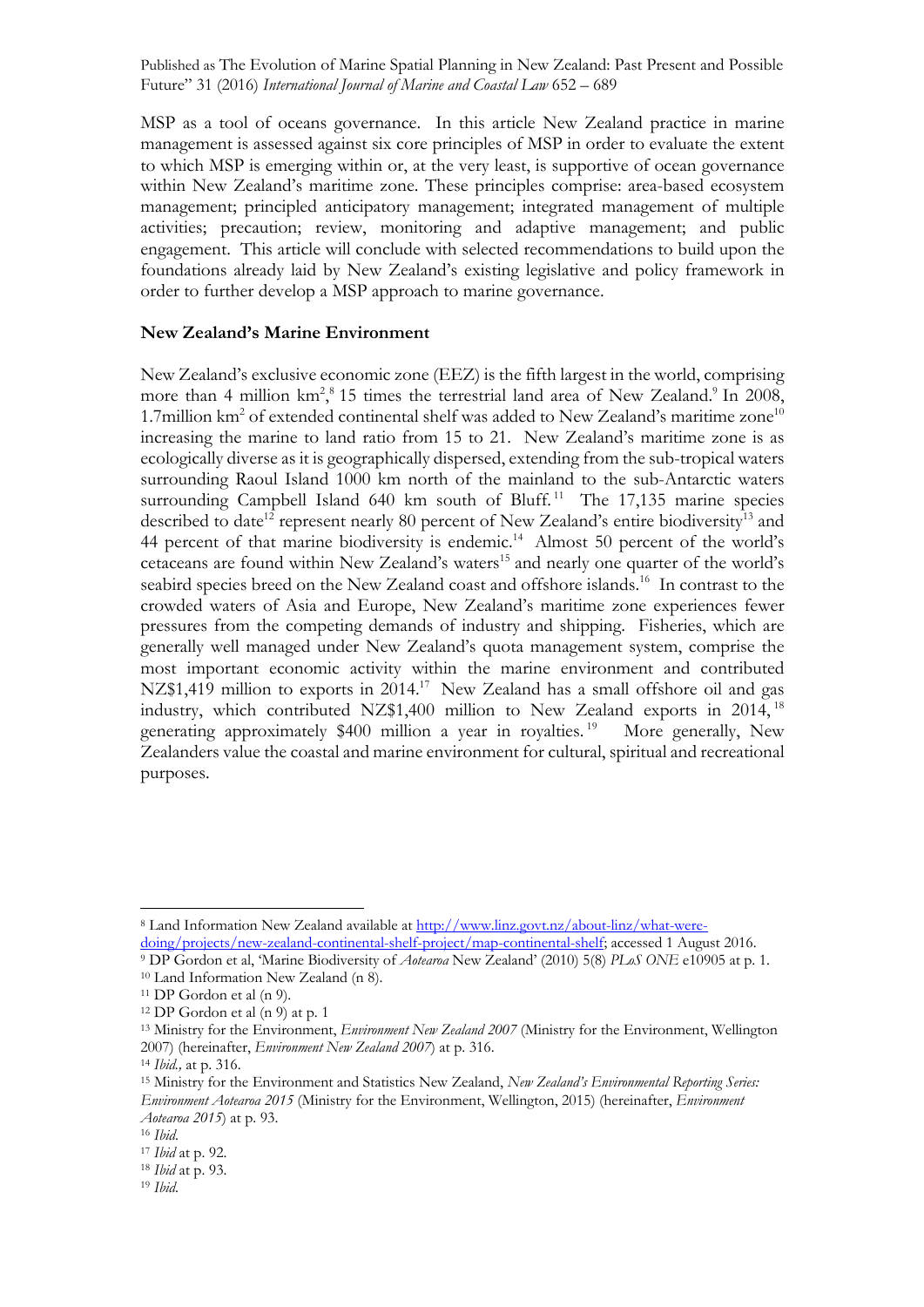According to the Global Ocean Health  $Index^{20}$  in 2016 New Zealand ranked 65 out of 221 EEZs<sup>21</sup> with an overall score of 72 out of 100 just ahead of the global average of 70.22 This is significantly behind Australia, ranked in 2016 at 11 with an overall score of 80 out of 100,23 behind the UK, which is ranked 52 in 2016 with an overall score of 73 out of 100<sup>24</sup> and slightly ahead of Canada, ranked 76 with an overall score of 71 out of  $100^{25}$  A recent report on the state of the New Zealand environment<sup>26</sup> noted that more than 25 percent of New Zealand's indigenous marine mammals are threatened with extinction and the Māui dolphin is critically endangered with only an estimated 55 individuals of more than one year old remaining in the wild. 27 Ninety percent of indigenous seabirds breeding in New Zealand are threatened with or at risk of extinction<sup>28</sup> with bycatch as the most significant albeit now decreasing threat.<sup>29</sup> 192 million tonnes of soil comprising 1.5 percent of global sediment loss enters New Zealand's ocean environment annually,<sup>30</sup> a remarkable statistic given that New Zealand constitutes less than 0.2 percent of the global land area.<sup>31</sup> The most serious long-term threat to New Zealand's marine environment identified in the report is climate change<sup>32</sup> with rises in sea-level and ocean acidity already recorded.33

### **Marine Spatial Planning: Global and Regional Trends**

Although there is no one globally accepted definition of the concept, UNESCO has defined MSP as 'a public process of analyzing and allocating the spatial and temporal distribution of human activities in marine areas to achieve ecological, economic and social objectives that are usually specified through a political process.' 34 Integration has been described as an essential feature of modern oceans governance<sup>35</sup> which, by departing from a sectoral, typically fragmented approach to regulation,<sup>36</sup> naturally supports area or placebased management.37 But whilst marine spatial planners typically use marine protected

<sup>&</sup>lt;sup>20</sup> See http://www.oceanhealthindex.org; accessed 1 August 2016. For the background to this project see BS Halpern, C Longo, D Hardy et al, 'An index to assess the health and benefits of the global ocean' (2012) 488 *Nature* 615 – 520.

<sup>&</sup>lt;sup>21</sup> http://www.oceanhealthindex.org/region-scores/scores/new-zealand; accessed 1 August 2016. <sup>22</sup> Ibid.

<sup>&</sup>lt;sup>23</sup> http://www.oceanhealthindex.org/region-scores/scores/australia; accessed 1 August 2016.

<sup>&</sup>lt;sup>24</sup> http://www.oceanhealthindex.org/region-scores/scores/united-kingdom; accessed 1 August 2016.

<sup>&</sup>lt;sup>25</sup> http://www.oceanhealthindex.org/region-scores/scores/canada; accessed 1 August 2016.

<sup>26</sup> *Environment Aotearoa 2015* (n 15).

<sup>27</sup> *Environment Aotearoa 2015* (n 15), at p. 97.

<sup>28</sup> *Environment Aotearoa 2015* (n 15), at p. 102.

<sup>29</sup> *Environment Aotearoa 2015* (n 15), at p. 97. Between 2001 and 2014 an estimated 55,000 seabirds were caught in fishing gear as bycatch.

<sup>30</sup> *Environment Aotearoa 2015* (n 15), at p. 99.

<sup>31</sup> *Environment Aotearoa 2015* (n 15).

<sup>32</sup> *Environment Aotearoa 2015* (n 15), at p. 94.

<sup>33</sup> The sea level around the coast of New Zealand has risen by between 1.31mm and 2.14mm and a statistical increase in ocean acidity in New Zealand's subantarctic has been recorded. See *Environment Aotearoa 2015* (n 15) at pp. 94 and 95.

<sup>34</sup> C Ehler and F Douvere, 'Marine Spatial Planning: A Step-by-Step Approach Toward Ecosystem-Based Management' *Intergovernmental Oceanographic Commission and Man and the biosphere Programme*, IOC Manual and Guides No. 53, ICAM Dossier No. 6 (Paris), 2009 at p. 18.

<sup>35</sup> R Barnes, 'The Law of the Sea Convention and the Integrated Regulation of the Oceans' (2012) 27 *The International Journal of Marine and Coastal Law* 859 – 866 at p. 859.

<sup>36</sup> JA Ekstrom, OR Young, SD Gaines et al, 'A tool to navigate overlaps in fragmented ocean governance' (2009) 33 *Marine Policy* 532 – 535 at p. 532.

<sup>37</sup> RK Craig, *Comparative Ocean Governance. Place-Based Protections in an Era of Climate Change* (Edward Elgar, Cheltenham, 2012) at p. 94.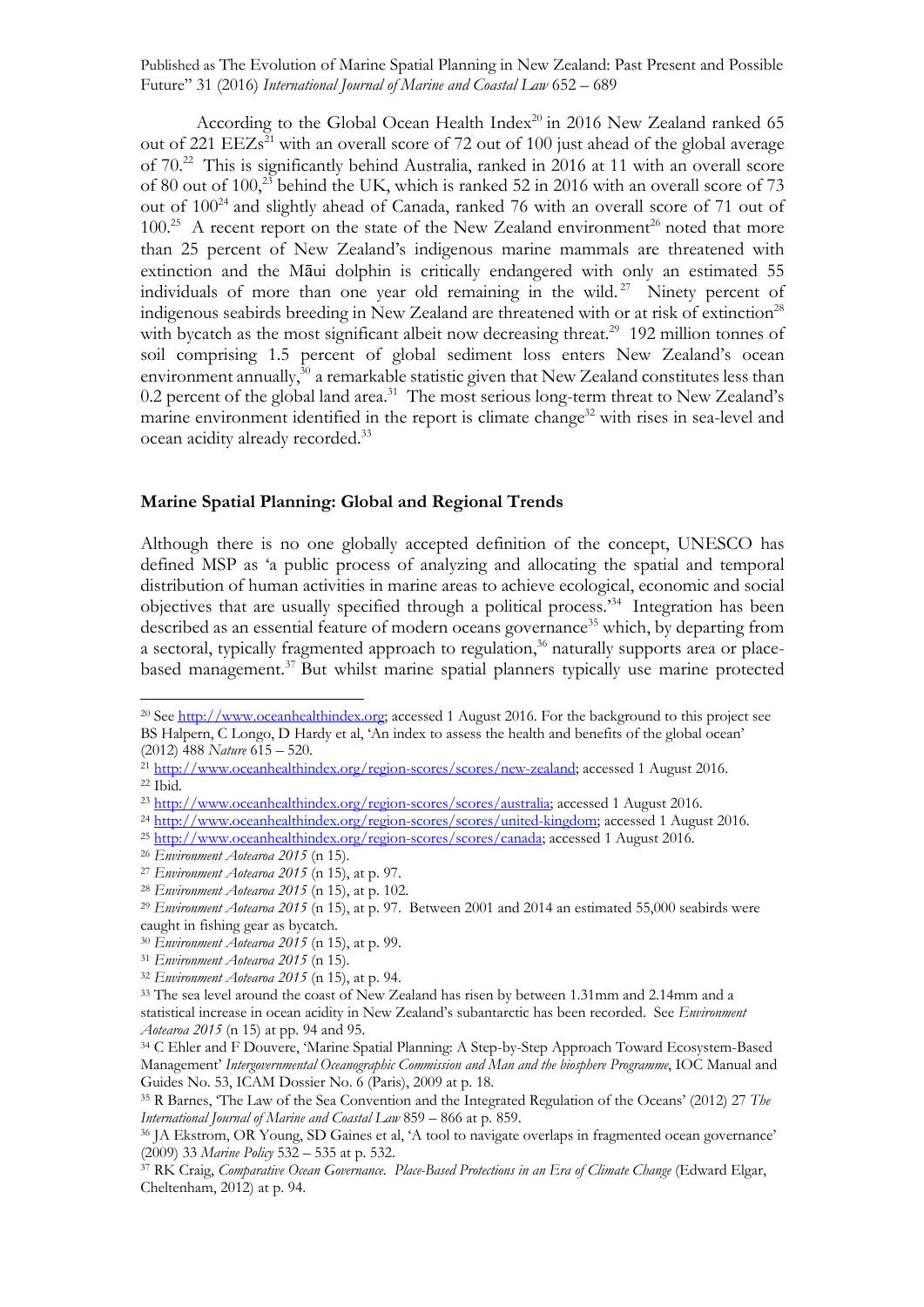areas (MPAs) to achieve key objectives, such as protecting particularly vulnerable ecosystems, MSP is more than mere area protection.<sup>38</sup> Similarly, MSP goes beyond the goal of integrating the management of multiple activities in accordance with high level objectives and principles,<sup>39</sup> and anchors the tool firmly within the ecosystem approach,<sup>40</sup> commonly utilizing spatial zoning techniques. Moreover, marine spatial planning is a tool of sufficient flexibility to enable it to be adapted to achieve multiple objectives and to respond to regional needs. 41

One of the earliest examples of MSP<sup>42</sup> was adopted by Australia in respect of the Great Barrier Reef. The 1975 Great Barrier Reef Marine Park Act<sup>43</sup> facilitates the conservation and ecological sustainable use of the entire park as an integrated whole and proactively manages activities taking place therein through a system of multiple use zoning.<sup>44</sup> More generally, integrated and spatial planning are key elements of Australia's Oceans Policy adopted in 1998.<sup>45</sup> Marine Bioregion Plans (MBP) (which replaced the regional marine plans in 2005<sup>46</sup>) have, in contrast to Australia's Oceans Policy more generally, a statutory basis: section 176 of the Environment Protection and Biodiversity Conservation Act (EPBC) 1999.<sup>47</sup> Each bioregional plan must set out the components of biodiversity located with the region, specify economic and social values and establish objectives and priorities for biodiversity conservation as well as mechanisms for involving the community in the implementation of the plan and for monitoring and reviewing the plan.<sup>48</sup> So far four plans have been adopted<sup>49</sup> and all set out relatively high-level goals and priorities designed to assist and inform decision-makers. None of the plans have legislative effect however and, notably the plans apply to waters under Commonwealth jurisdiction only and, consequently, are not entirely ecosystem based.<sup>50</sup> Moreover, the more general tension between the Commonwealth and states/ territory has made progress in developing MSP slow.51 Importantly, the location of Australia's MSP requirements in the 1999 EPBC

<sup>38</sup> See GW Allison, J Lubchenco and MH Carr, 'Marine Reserves are Necessary but not Sufficient for Marine Conservation' (1998) 8(1) *Supplement: Ecosystem Management for Sustainable Marine Fisheries* S79 – 92. <sup>39</sup> On the relationship between integrated management and MSP see KN Scott 'Integrated Oceans

Management: A New Frontier in Marine Environmental Protection' in DR Rothwell, AG Oude Elferink, KN Scott and T Stephens (eds) *The Oxford Handbook on the Law of the Sea* (Oxford University Press, Oxford  $2015$ )  $463 - 490$ .<br><sup>40</sup> See F Douvere, 'The importance of marine spatial planning in advancing ecosystem-based sea use

management' (2008) 32 *Marine Policy* 762 – 771.

<sup>41</sup> For an overview of MSP global practice see S Jay, W Flannery, J Vince et al, 'International Progress in Marine Spatial Planning' (2013) 27 *Ocean Yearbook* 171 – 212 at p. 173.

<sup>42</sup> For an overview of MSP as adopted globally see http://www.unesco-ioc-

marinesp.be/msp\_around\_the\_world; accessed 1 August 2016.

<sup>43</sup> Great Barrier Reef Marine Park Act 1975 No. 85, 1975.

<sup>44</sup> See JC Day, 'Zoning – lessons from the Great Barrier Reef Marine Park' (2002) 45 *Ocean and Coastal Management* 139 – 156.<br><sup>45</sup> Australia's Oceans Policy 1998 is available at: http://www.environment.gov.au/archive/coasts/oceans-

policy/publications/pubs/policyv1.pdf; accessed 1 August 2016. For an overview of Australian oceans policy see M Tsamenyi and R Kenchington, 'Australian Oceans Policymaking' (2012) 40 *Coastal Management* 119 – 132. 46 *Ibid*., at p. 129.

<sup>47</sup> Environment Protection and Biodiversity Conservation Act (EPBC) 1999 No. 91, 1999.

<sup>48</sup> *Ibid*., section 176(4).

<sup>49</sup> Marine bioregional plan for the North-west Marine Region; Marine bioregional plan for the North Marine Region; Marine bioregional plan for the South-west Marine Region; Marine bioregional plan for the Temperate East Marine Region. A profile for the South-east marine region has also been developed. The four plans and one profile can be accessed at: http://www.environment.gov.au/marine/marinebioregional-plans; accessed 1 August 2016.

<sup>50</sup> M Tsamenyi and R Kenchington (n 45) at p. 126.

<sup>51</sup> M Tsamenyi and R Kenchington (n 45) at p. 130. On the Australian experience see V Sakell, 'Operationalizing integrated coastal and oceans management in Australia. The Challenges' in DR Rothwell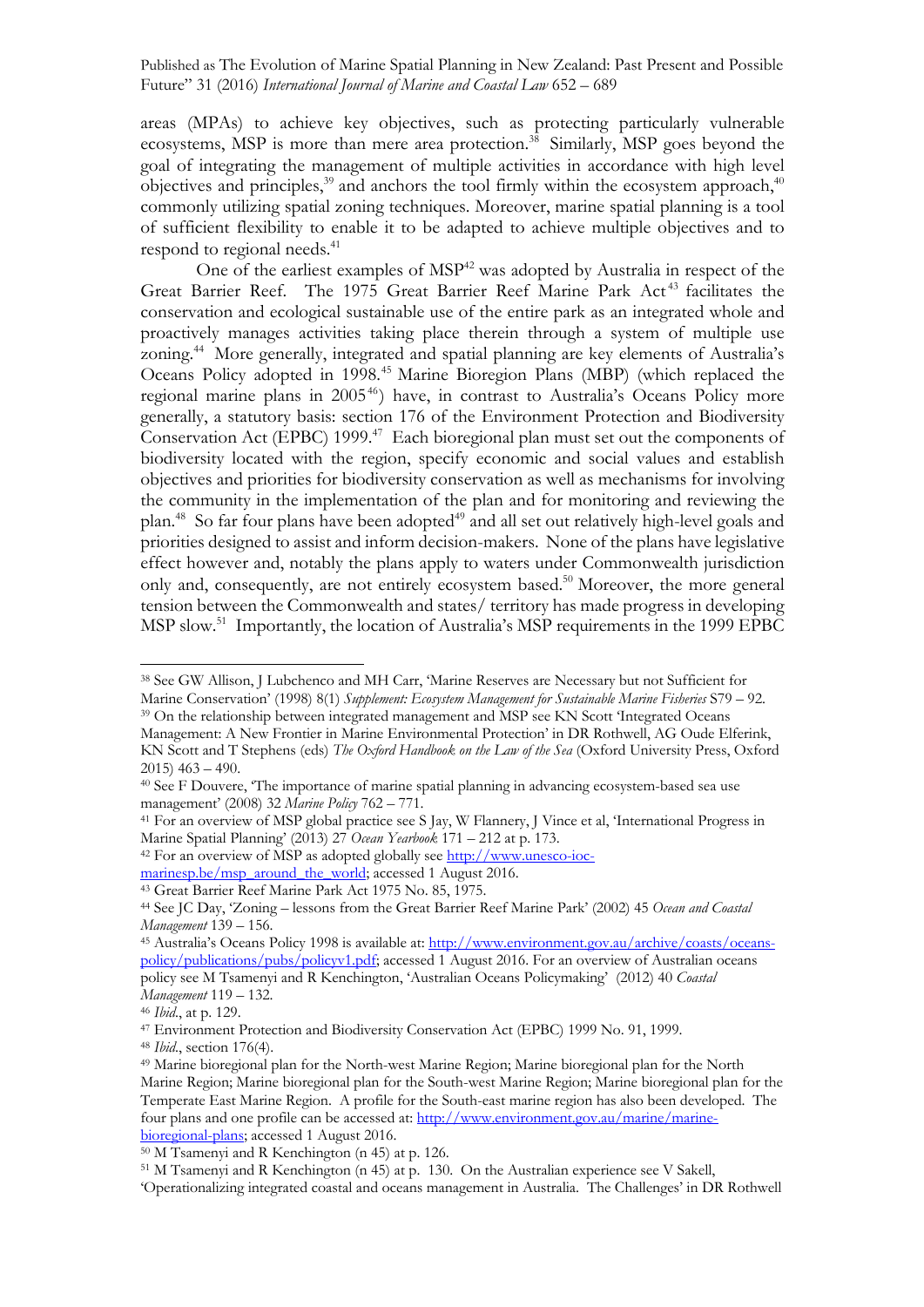Act has entrenched the Australian approach of using spatial planning to support essentially conservationist ends.<sup>52</sup>

Similar motivation with respect to the adoption of MSP can be found in the approaches of Canada and the United States. In contrast to Australia, Canada's Oceans Strategy, adopted in 2002,<sup>53</sup> has a legislative foundation in the 1996 Oceans Act<sup>54</sup> and is managed by an overarching coordinating agency: Fisheries and Oceans Canada. The Strategy rests on the principles of sustainable development, integrated management and the precautionary approach and whilst it does not explicitly endorse MSP it emphasises integrated planning for five large ocean management areas (LOMAS) identified under the Act. 55 Progress over the last decade has been slow with the most advanced integrated management plan being developed for the Eastern Scotian Shelf region.<sup>56</sup> However, integrated management plans have now been adopted for the Beaufort Sea (2009), <sup>57</sup> the Placentia Bay - Grand Banks Integrated Management Area (2012),<sup>58</sup> the Gulf of St. Lawrence  $(2013)^{59}$  and the Scotian Shelf/ Atlantic Coast/ Bay of Fundy region  $(2014)^{60}$ (replacing the Eastern Scotian Shelf Integrated Management (ESSIM) Initiative). A draft integrated management plan for the Pacific North Coast Integrated Management Area was produced in 2013.<sup>61</sup> All plans emphasise the ecosystem approach, endorse a collaborative and inclusive approach to planning and implementation and support the creation of a network of MPAs. All seek to address at varying levels the management of human

and DL VanderZwagg (eds), *Toward Principled Oceans Governance. Australian and Canadian approaches and challenges* (Routledge, Oxon, 2006) 72 – 98; E Foster, M Haward and S Coffen-Smout, 'Implementing integrated oceans management: Australia's south east regional marine plan (SERMP) and Canada's eastern Scotian shelf integrated management (ESSIM) initiative' (2005) 29 *Marine Policy* 391 – 405; G Wescott, 'Stimulating Vertical Integration in Coastal Management in a Federated Nation: The Case of Australian Policy Reform' (2009) 37 *Coastal Management* 501 – 513; and DR Rothwell, 'Environmental Integration and Coastal and Marine Law' in R Baird and DR Rothwell *Australian Coastal and Marine Law* (The Federation Press, Sydney, 2011) 348 – 372.

<sup>52</sup> S Jay, W Flannery, J Vince et al, (n 40) at p. 173. 53 Available at: http://www.dfo-mpo.gc.ca/oceans/documents/cos-soc/cos-soc-eng.pdf; accessed 1 August 2016.

<sup>54</sup> Oceans Act S.C. 1996 c. 31.

<sup>55</sup> TL McDorman and A Chircop, 'Canada's Oceans Policy Framework: An Overview' (2012) 40 *Coastal Management* 133 – 144 at p.142. See more generally A Chircop and L Hilderbrand, 'Beyond the buzzwords: a perspective on integrated coastal and ocean management in Canada' in DR Rothwell and DL

VanderZwagg (eds) (n 51) at pp. 19 – 71.<br><sup>56</sup> The Eastern Scotian Shelf Integrated Management Initiative (ESSIM) operated between 2007 and 2012. Information on the ESSIM can be found here: http://www.inter.dfo-

mpo.gc.ca/Maritimes/Oceans/OCMD/ESSIM/Strategic-Plan/ESSIM-Plan; accessed 1 August 2016. See also E Foster, M Haward and S Coffen-Smout (n 51); RJ Rutherford, GJ Herbert and S Coffen-Smout, 'Integrated ocean management and the collaborative planning process: the Eastern Scotian Shelf Integrated Management (ESSIM) Initiative' (2005) 29 *Marine Policy* 75 – 83; T Hall, M MacLean, S Coffen-Smout et al, 'Advancing objectives-based, integrated ocean management through marine spatial planning: current and future directions on the Scotian Shelf off Nova Scotia, Canada' (2011) 15 *J Coast Conserv* 247 – 255; W Flannery & MÓ Cinnéide, 'Deriving Lessons Relating to Marine Spatial Planning from Canada's Eastern Scotian Shelf Integrated Management Initiative' (2012) 14 *Journal of Environmental Policy & Planning* 97 – 117.

<sup>57</sup> Available at: http://www.dfo-mpo.gc.ca/Library/350719.pdf; accessed 1 August 2016.

<sup>58</sup> Available at: http://www.dfo-mpo.gc.ca/oceans/management-gestion/placentia-bay-grand-bankseng.html; accessed 1 August 2016.

<sup>59</sup> Available at: http://www.qc.dfo-mpo.gc.ca/gestion-

management/doc/2013\_12\_16\_FINAL\_ANGLAIS\_web.pdf; accessed 1 August 2016.

<sup>60</sup> Available at: http://www.dfo-mpo.gc.ca/oceans/management-gestion/scotian-shelf-bay-of-fundyeng.html; accessed 1 August 2016.

<sup>61</sup> Available at: http://www.pncima.org/media/documents/pdf/draft-pncima-plan-may-27--2013.pdf; accessed 1 August 2106. See also NC Ban, KM Bodtker, D Nicolson et al, 'Setting the stage for marine spatial planning: Ecological and social data collation and analyses in Canada's Pacific waters' (2013) 39 *Marine Policy* 11 – 20.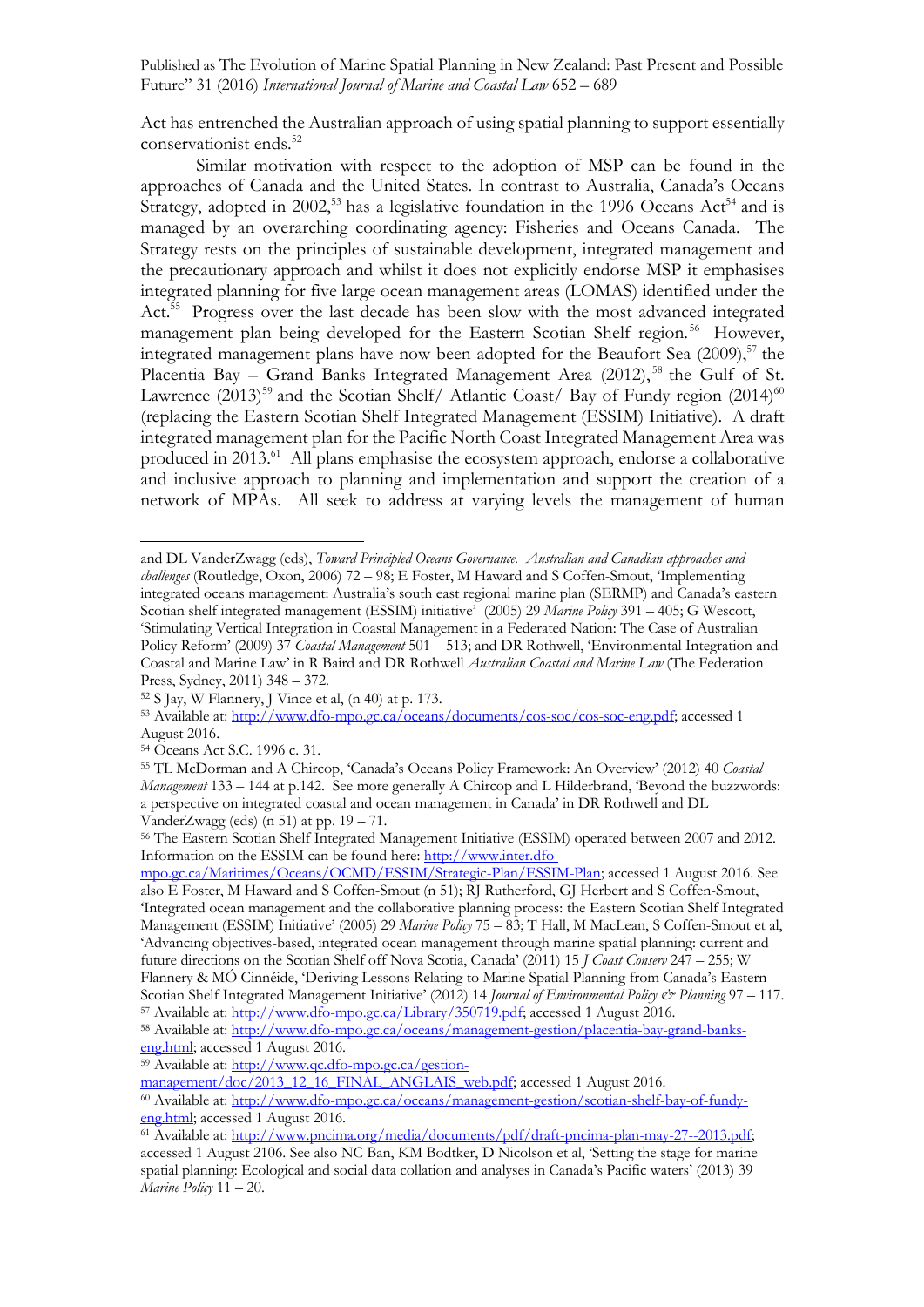activities and the importance of supporting sustainable development of the regions. In the United States whilst MSP has long been implemented in some regions<sup>62</sup> it has been developed at the national level much more recently than Canada. In 2010 MSP was formally endorsed as a guiding principle for ocean management in the Final Recommendations for the Interagency Ocean Policy Task Force.<sup>63</sup> The National Ocean Council, which was also created in 2010, is charged with developing regional coastal and marine spatial plans for nine planning areas, working with states as well as federally recognized tribes. The Council released the National Ocean Policy Implementation Plan<sup>64</sup> and the Marine Planning Handbook<sup> $65$ </sup> in 2013 but planning is at a very early stage of development.

In contrast to Australia, Canada and the US, MSP in Europe is emerging as a tool with the primary focus of supporting sustainable development and managing competing and conflicting maritime activities such as offshore wind-farms. 66 In the UK MSP was introduced as the central management tool for British waters by virtue of the 2009 Marine and Coastal Access Act.<sup>67</sup> The 2009 Act provides for the adoption of a Marine Policy Statement (MPS) for the UK $<sup>68</sup>$  which sets out the vision for marine planning and a guide</sup> to the process and content of regional marine plans. In respect of English and Welsh waters, the Act created a central executive agency, the Marine Management Organisation (MMO), with a mandate to manage planning and licensing of all activities (with the exception of large infrastructure projects), including fishing (within the territorial sea).<sup>69</sup> Equivalent legislation has been adopted for Scotland and Northern Ireland.70 The UK EEZ, finally in force from  $2014<sup>71</sup>$  is divided into 11 planning zones for England and Wales<sup>72</sup> and 11 planning zones for Scotland.<sup>73</sup> A marine plan for Northern Ireland is currently under development. Planning for these regions is on-going and the aim is to complete all plans by 2021.<sup>74</sup> The British approach to MSP is in part driven by the broader

<sup>63</sup> Final Recommendations of the Interagency Ocean Policy Task Force (July 19 2010) available at: http://www.whitehouse.gov/files/documents/OPTF\_FinalRecs.pdf; accessed 1 August 2016. Adopted by Executive Order 13547 on 19/7/10. See: http://www.whitehouse.gov/the-press-office/executive-orderstewardship-ocean-our-coasts-and-great-lakes; accessed 1 August 2016.

<sup>67</sup> Marine and Coastal Access Act 2009 c. 23, Part 3.

<sup>68</sup> The MPS was adopted in 2011 and is available at:

The Exclusive Economic Zone Order 2013 (SI 2013/ 31/61).

<sup>62</sup> Including Washington, Oregon, Florida and Massachusetts.

<sup>&</sup>lt;sup>64</sup> Available at:<br>https://www.whitehouse.gov/sites/default/files/national\_ocean\_policy\_implementation\_plan.pdf. <sup>65</sup> Available at: https://www.whitehouse.gov//sites/default/files/final\_marine\_planning\_handbook.pdf; accessed 1 August 2016.

<sup>66</sup> S Jay, W Flannery, J Vince et al (n 41) at p. 174. See also M Young, Building the Blue Economy: The Role of Marine Spatial Planning in Facilitating Offshore Renewable Energy Development' (2015) 30 *International Journal of Marine and Coastal Law* 148 – 173.

https://www.gov.uk/government/uploads/system/uploads/attachment\_data/file/69322/pb3654-marinepolicy-statement-110316.pdf; accessed 1 August 2016.

<sup>&</sup>lt;sup>69</sup> Equivalent legislation has been adopted for and for Northern Ireland: Reference.

<sup>70</sup> Scotland in the Marine (Scotland) Act 2010 asp 5 and The Marine Act (Northern Ireland) 2013 c. 10. 71 2009 Marine and Coastal Access Act, section 41 and Marine Management

<sup>72</sup> See:

https://www.gov.uk/government/uploads/system/uploads/attachment\_data/file/325688/marine\_plan\_a reas.pdf; accessed 1 August 2016.

<sup>&</sup>lt;sup>73</sup> See: http://www.gov.scot/Resource/0047/00476907.pdf; accessed 1 August 2016.

<sup>74</sup> See generally S Kidd, 'Rising to the integration ambitions of Marine Spatial Planning: Reflections from the Irish Sea' (2013) 39 *Marine Policy* 273 – 282; HD Smith, RC Ballinger & TA Stojanovic, 'The Spatial Development Basis of Marine Spatial Planning in the United Kingdom' (2012) 14 *Journal of Environmental Policy and Planning* 29 – 47; S Fletcher, E McKinley, K Buchan et al, 'Effective Practice in Marine Spatial Planning: A Participatory Experience in Southern England' (2013) 39 *Marine Policy* 341 - 348.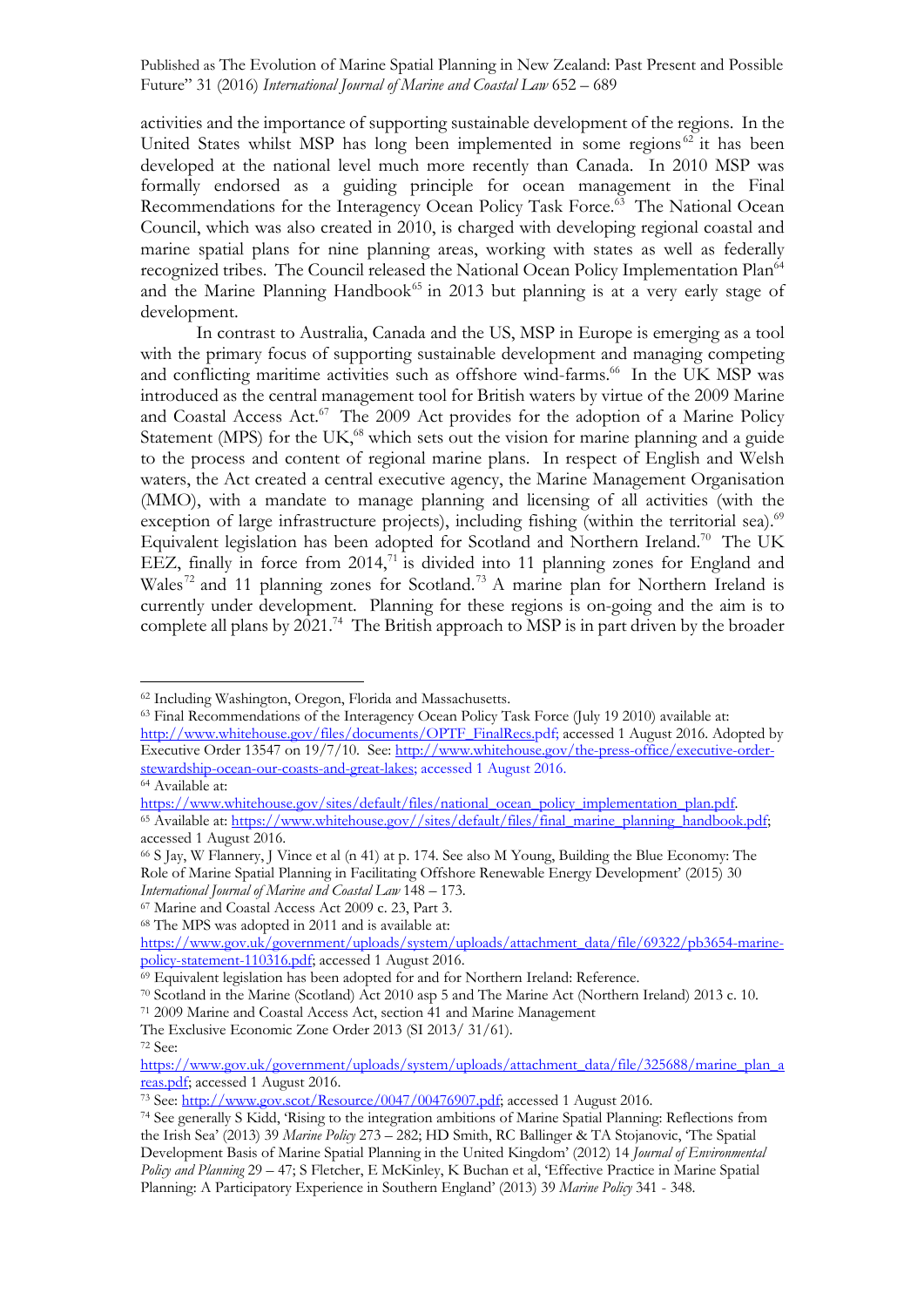European mandate implemented<sup>75</sup> through the Integrated Maritime Policy adopted in 2007,<sup>76</sup> the Marine Strategy Framework Directive adopted in 2008<sup>77</sup> and, most recently, the Framework for Marine Spatial Planning Directive adopted in 2014.78 As a cornerstone of the EU approach to integrated maritime policy, <sup>79</sup> MSP has unsurprisingly has been adopted by an increasing number of European states including Belgium,<sup>80</sup> Germany, the Netherlands<sup>81</sup> and Ireland.<sup>82</sup>

European MSP has also been driven by separate but parallel initiatives within regional seas bodies. In the Mediterranean where significant pressures result from coastal development the focus has been on integrating coastal and marine planning through integrated coastal zone management (ICZM), culminating in the adoption of a Protocol to the 1995 Barcelona Convention<sup>83</sup> on ICZM in the Mediterranean in 2008.<sup>84</sup> Like MSP, ICZM internalises an ecosystem approach to coastal/ marine planning<sup>85</sup> and seeks to integrate the management of multiple activities,<sup>86</sup> but unlike MSP, it is seldom used to allocate coastal and marine space to activities.<sup>87</sup> By contrast, in the North East Atlantic and the Baltic Sea the allocation of marine space between competing activities such as oil and gas exploitation, fishing and offshore wind-farms has driven the development of MSP in both regions. The Baltic region in particular, has been highlighted as the best example of regional MSP. 88 A joint co-chaired working group on MSP was established by the Helsinki Commission (HELCOM)<sup>89</sup> and the Vision and Strategies around the Baltic Sea (VASAB) in 2010, which, issued in that same year, a set of 10 principles designed to guide

<sup>75</sup> See generally, T Koivurova, 'Integrated Maritime Policy of the European Union: Challenges, Successes, and Lessons to Learn' (2012) 40 *Coastal Management* 161 – 171.

<sup>76</sup> Communication from the Commission to the European Parliament, the Council, the European Economic and Social Committee and the Committee of the Regions - An Integrated Maritime Policy for the European Union COM(2007) 575 final (10/10/07).

<sup>77</sup> Directive 2008/56/EC of the European Parliament and of the Council of 17 June 2008 establishing a framework for community action in the field of marine environmental policy (Marine Strategy Framework Directive) OJ L 164, 25.6.2008, p. 19–40.

<sup>78</sup> Directive 2014/89/ EU of the European Parliament and of the Council of 23 July 2014 establishing a framework for marine spatial planning OJ L 257, 28.8.2014, p. 135–145.

<sup>79</sup> See R Churchill, 'The European Union and the Challenges of Marine Governance: From Sectoral Response to Integrated Policy' in D Vidas and PJ Schei (eds), *The World Ocean in Globalisation. Climate Change, Sustainable Fisheries, Biodiversity, Shipping, Regional Issues* (Martinus Nijhoff, Leiden, 2011) 395 – 436; T Koivurova (n 75); W Qiu and PJS Jones, 'The emerging policy landscape for marine spatial planning in Europe' (2013) 39 *Marine Policy* 182 – 190; and N Schaefer and V Barale, 'Maritime spatial planning: opportunities and challenges in the framework of the EU integrated maritime policy' (2011) 15 *J Coast Conserv* 237 – 245.

<sup>&</sup>lt;sup>80</sup> See F Douvere, F Maes, A Vanhulle et al, 'The role of marine spatial planning in sea use management: The Belgium case' (2007) 31 Marine Policy 182 – 191.

<sup>&</sup>lt;sup>81</sup> See P Drankier, 'Embedding Maritime Spatial Planning in National Legal Frameworks' (2012) 14 *Journal of Environmental Policy and Planning* 7 – 27 at pp. 16 – 19.

<sup>82</sup> W Flannery and MÓ Cinnéide, 'Marine spatial planning from the perspective of a small seaside community in Ireland' (2008) 32 *Marine Policy* 980 – 987.

<sup>83</sup> Convention for the Protection of the Marine Environment and the Coastal Region of the Mediterranean 1995, in force 9 July 2004.

<sup>84</sup> Protocol on Integrated Coastal Zone Management in the Mediterranean, in force 24 March 2011. <sup>85</sup> MF Frost, 'The convergence of Integrated Coastal Zone Management and the ecosystems approach' (2009) 52 *Ocean and Coastal Management* 294 – 306 at p. 301.

<sup>86</sup> B Cicin-Sain, RW Knecht, A Vallega et al, 'Education and training in integrated coastal management: lessons from the international arena' (2000) 43 *Ocean and Coastal Management* 291 – 330 at p. 292. <sup>87</sup> Stephen Jay, Wesley Flannery, Joanna Vince et al (n 41) at p. 176.

<sup>88</sup> *Synthesis Document on the Experience and the Use of Marine Spatial Planning*

<sup>(</sup>UNEP/CBD/SBSTTA/16/INF/18) (2 April 2012) at 10. See generally, H Backer, 'Transboundary maritime spatial planning: a Baltic Sea perspective' (2011) 15 *Journal of Coast Conserv* 279 – 289.

<sup>89</sup> Established under the 1992 Convention on the Protection of the Marine Environment of the Baltic Sea Area, in force 17 January 2000.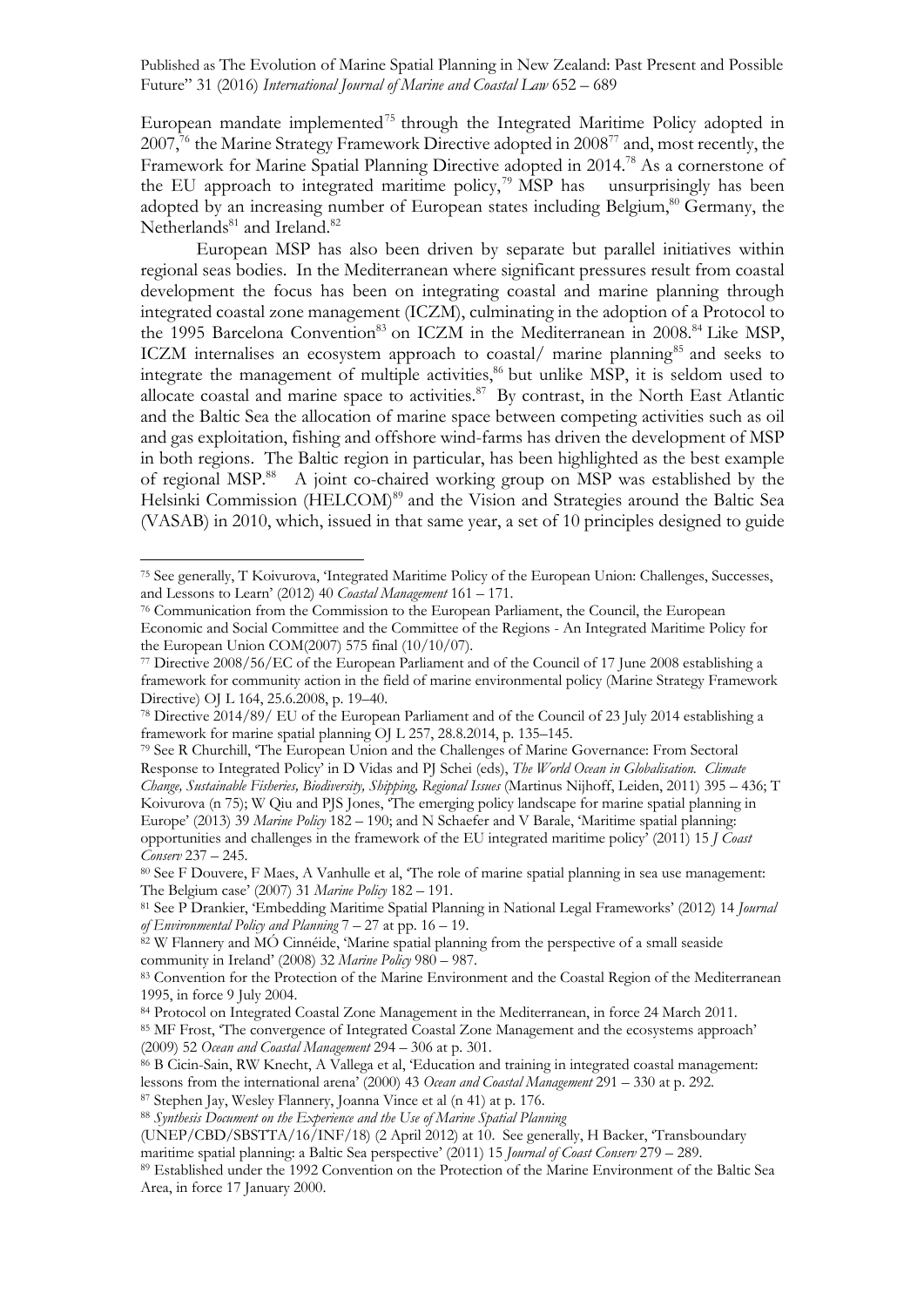Baltic Sea broad-scale maritime spatial planning.<sup>90</sup> A Regional Baltic MSP Roadmap for 2013 – 2020 was adopted in 2013 setting out the steps necessary to achieve MSP in the region including targets for drafting detailed guidelines relating to cooperation, public participation and the implementation of the ecosystem approach.<sup>91</sup>

### **Marine Spatial Planning: Six Core Criteria**

There is no one correct approach to MSP and overarching multiple guidelines exist at the global<sup>92</sup> and at the regional level.<sup>93</sup> Nevertheless, common to most if not all articulations of MSP are six core principles and it is these principles against which the practice of New Zealand will be assessed for the purposes of this article.

First, '[s]upport for MSP rests on the proposition that integrated management of areas subject to multiple claims has to start by ordering these claims in space and time...'<sup>94</sup> MSP thus focuses on place rather than sector and is based on a practical implementation of the ecosystem approach to ocean management.<sup>95</sup> The concept of 'place' in the marine environment is necessarily more complex than its terrestrial counterpart.<sup>96</sup> The ocean and seabed is physically and temporally a profoundly dynamic environment and its three dimensional nature permits the surface, water column and seabed to be used separately but simultaneously.<sup>97</sup> The idea of managing relationships is therefore as fundamental as the notion of managing a defined space. As Stephen Jay has argued 'the emphasis is less upon space as a pre-existing plane upon which things can be located, arranged and mapped, and more upon space as generated by inter-relationships, both within and beyond discrete areas and time periods.<sup>298</sup> Integral to all articulations of MSP is the approach of managing an area or space rather than a sector and typically, the parameters of that area or space is determined by science and constitutes an ecosystem.<sup>99</sup>

<sup>90</sup> These principles are available at: http://www.helcom.fi/action-areas/maritime-spatial-planning/mspprinciples/; accessed 1 August 2016. The ten principles comprise: sustainable management; ecosystem approach; long term perspective and objectives; precautionary principle; transparency and participation; high quality data and information basis; transnational coordination and consultation; coherent terrestrial and maritime spatial planning; planning adapted to characteristics and special conditions at different areas; and continuous planning.

<sup>91</sup> This is available at:

http://www.helcom.fi/Documents/HELCOM%20at%20work/Groups/MSP/Regional%20Baltic%20MS P%20Roadmap%202013-2020.pdf; accessed 1 August 2016. The Roadmap has been adopted as the HELCOM VASAB MSP 2014 – 2016 work plan available at:

http://www.helcom.fi/Documents/HELCOM%20at%20work/Groups/MSP/HELCOM-VASAB%20MSP%20WG%20Work%20Plan%202014-2016.pdf; accessed 1 August 2016.

<sup>92</sup> See for example C Ehler and F Douvere (n 34).

<sup>93</sup> Eg. Directive 2014/89/ EU of the European Parliament and of the Council of 23 July 2014 establishing a framework for marine spatial planning; and The Baltic Principles on MSP available at: These principles are available at: http://www.helcom.fi/action-areas/maritime-spatial-planning/msp-principles/; accessed 1 August 2016.

 $94\,$ G Carneiro (n 1) at p. 214.

<sup>95</sup> F Douvere (n 40) at p. 765.

<sup>96</sup> See generally S Kidd and G Ellis, 'From the Land to Sea and Back Again? Using Terrestrial Planning to Understand the Process of Marine Spatial Planning' (2012) 14 *Journal of Environmental Policy and Planning* 49 – 66.

<sup>97</sup> RW Duck, 'Marine Spatial Planning: Managing a Dynamic Environment' (2012) 14 *Journal of Environmental Policy and Planning* 67 – 79 at p. 69.

<sup>98</sup> S Jay, 'Marine Space: Manoeuvring Towards a Relational Understanding' (2012) 14 *Journal of Environmental Policy and Planning* 81 – 96 at p. 81.

<sup>99</sup> S Jay, G Ellis and S Kidd, 'Marine Spatial Planning: A New Frontier?' (2012) 14 *Journal of Environmental Policy and Planning* 1 – 5 at p. 4.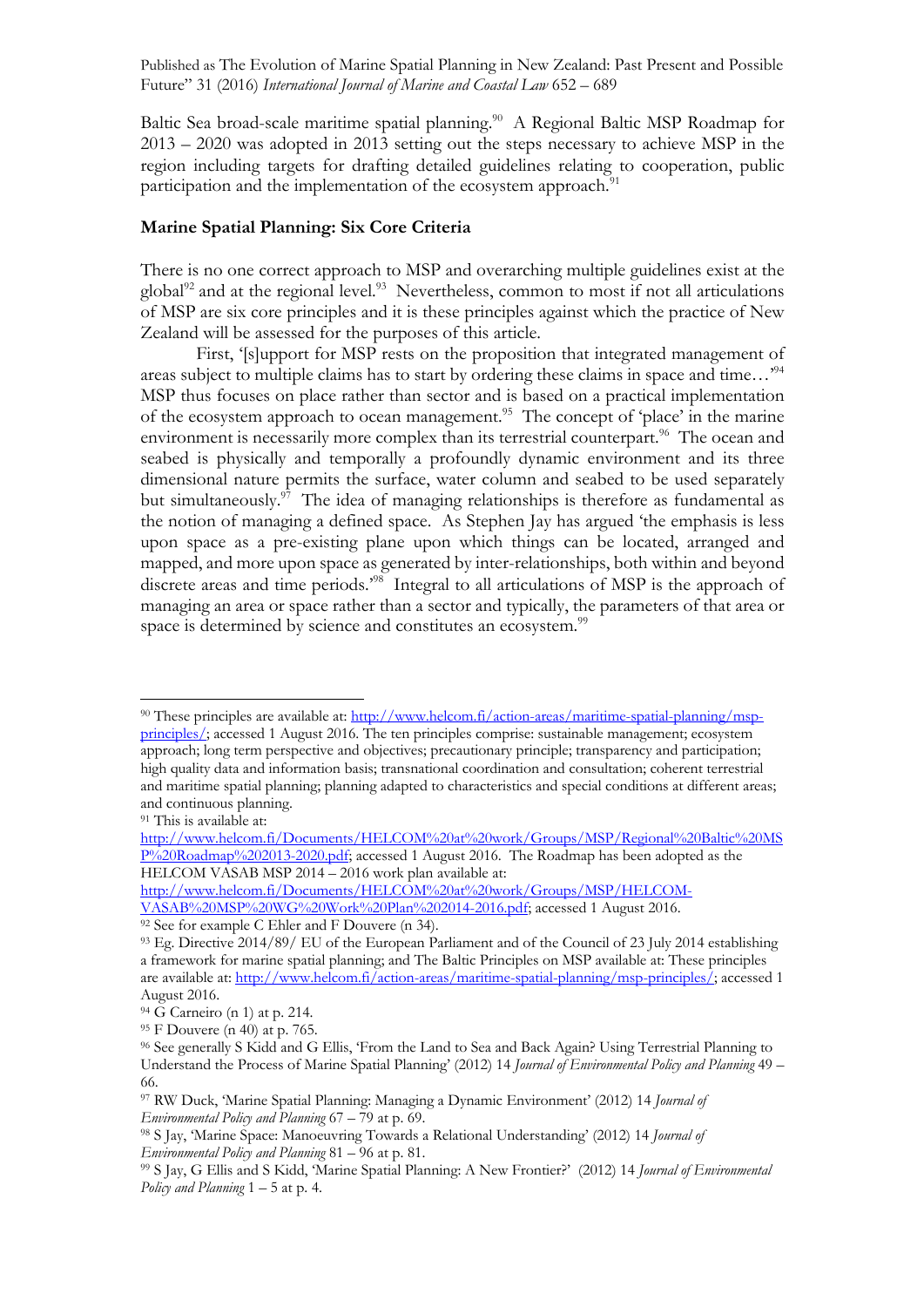Second, MSP is typically developed in response to ecological, social and economic objectives or principles that are determined through some form of political process.100 These objectives may be set out in an overarching oceans strategy or policy as in the case of Canada and Australia or they may be developed in a national plan such as the UK's Marine Policy Statement. Australia's 1998 Oceans Policy for example, articulates a series of high level goals including: the exercise and protection of Australia's rights and jurisdiction over offshore resources including rights and obligations under international law; the protection of ecosystems, biological diversity and cultural heritage; the promotion of sustainable development and job creation including facilitating the development of expertise in ocean-related science, technology and engineering; integration of ocean management; accommodation of community needs and aspirations and the promotion of public awareness and understanding.<sup>101</sup> The Policy goes on to identify principles designed to guide decision-makers in the implementation of these goals: maintenance of ecosystem health; sustainable development of ocean resources, the benefits of which should be shared by all Australians; integrated management; decision-making on the basis of the best scientific information; the precautionary approach; and transparent, participatory processes of planning and resource allocation with minimal regulatory burden.<sup>102</sup> Canada's 2005 Oceans Strategy sets out a simple over-arching vision: 'to ensure healthy, safe and prosperous oceans for the benefit of current and future generations of Canadians' <sup>103</sup> and articulates a spare triumvirate of principles designed to support the implementation of that vision. These principles comprise sustainable development, integrated management and the precautionary approach.<sup>104</sup> The UK Marine Policy Statement adopted in 2011 sets out five high level marine objectives: achieving a sustainable marine economy; ensuring a strong, healthy and just society; living within environmental limits; promoting good governance; and using sound science responsibly.105 The 11 principles identified in the MPS emphasise the overarching notion of sustainable development, the importance of adaptation, particularly in light of the impacts of climate change and climate change mitigation and the avoidance of harm where possible.<sup>106</sup> In contrast to Australia and Canada, the UK MPS does not explicitly provide for the precautionary approach but requires that decisions should 'be taken using a risk-based approach that allows for uncertainty, recognising the need to use sound science responsibly.<sup>2107</sup> The development of overarching principles and priorities to underpin MSP facilitates the development and implementation of anticipatory and forward management of activities.

The third principle integral to MSP is the integrated management of multiple activities within an area, space or ecosystem.<sup>108</sup> Integration seeks to avoid the fragmented sectoral approach to traditional marine management and requires a level of cooperation and coordination between national agencies charged with managing activities such as fishing, minerals exploitation, marine environmental protection and the coastal-marine interface. In some states, such as the UK, a central agency as been established to manage multiple activities,<sup>109</sup> whilst in others, including Canada, an agency has been created to

<sup>100</sup> C Ehler and F Douvere (n 34) at p. 18.

<sup>101</sup> 1998 Australia's Oceans Policy at p. 4.

<sup>102</sup> 1998 Australia's Oceans Policy at p. 19.

<sup>103</sup> 2005 Canada's Oceans Strategy at p. 10.

<sup>104</sup> 2005 Canada's Oceans Strategy at p. 10.

 $105$  2011 UK Marine Policy Statement at pp. 11 – 12.

<sup>106</sup> 2011 UK Marine Policy Statement at p. 14.

<sup>&</sup>lt;sup>107</sup> *Ibid.*<br><sup>108</sup> See generally R Barnes (n 35).

<sup>&</sup>lt;sup>109</sup> The Marine Management Organisation (MMO) was created under the 2009 Marine and Coastal Access Act.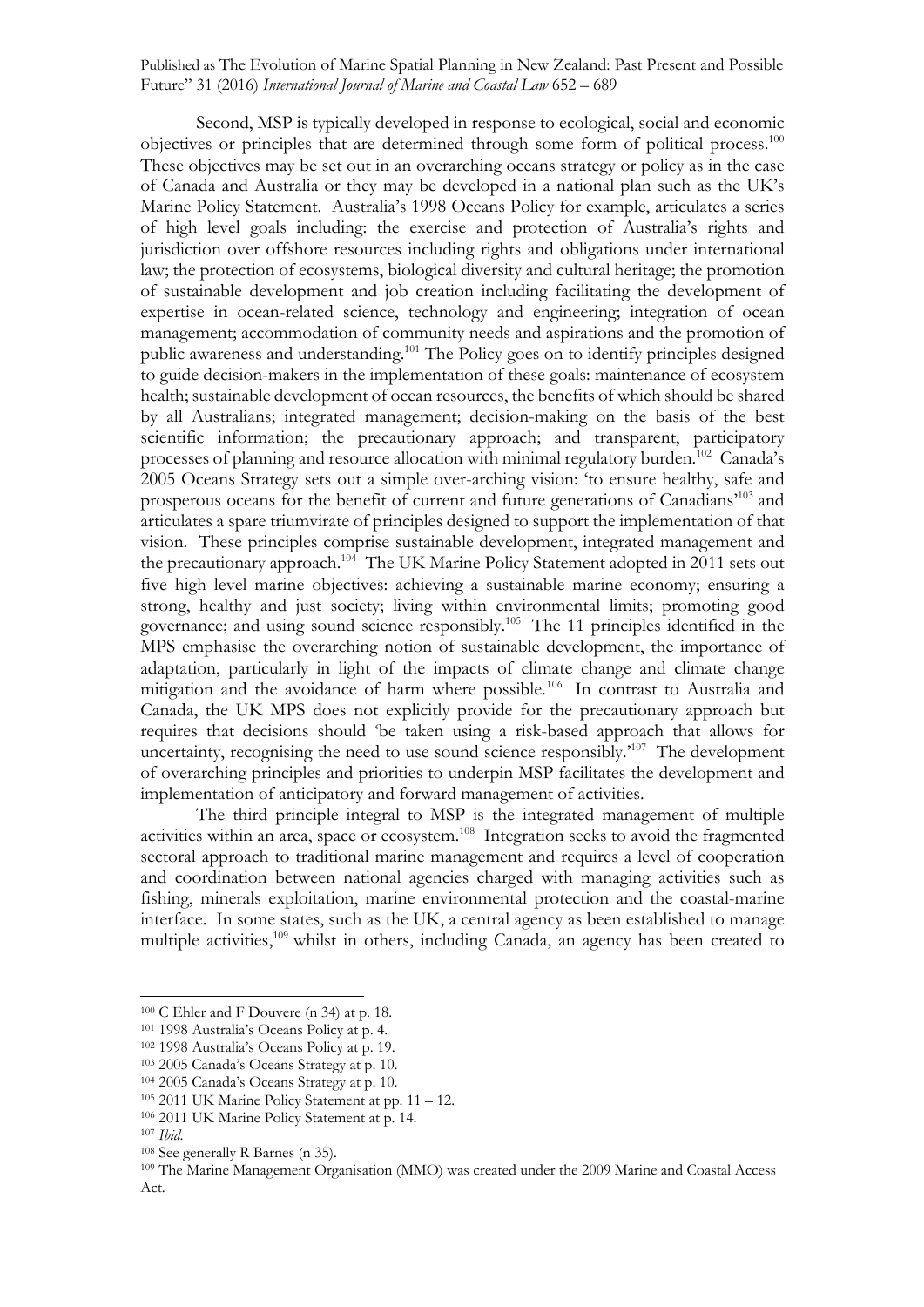coordinate existing government departments and bodies.<sup>110</sup> In many states, as exemplified by Australia, the coordination role is part of the mandate of an existing government department, $111$  a low-cost option which, however, risks perpetuating the sectoral approach to marine management. The focus on integrated management of multiple activities across sectors ensures that MSP encompasses but is not confined to the narrower concept of area protection through MPA designation.<sup>112</sup>

The fourth principle that underpins MSP is precaution. MSP involves close cooperation with scientists, particularly where it seeks to implement the ecosystem approach to marine management. But knowledge of the oceans is notoriously incomplete and the history of oceans governance is replete with examples of mismanagement resulting from a failure to consider these knowledge gaps whether they relate to the abundance of fish stocks or the impact of climate change on the oceans.<sup>113</sup> The precautionary principle or approach provides one of the foundations of MSP and typically requires policy-makers to make decisions on the basis of scientific information and to be cautious in the absence of that information.

The precautionary principle also finds support in the penultimate MSP principle, which requires monitoring, review and adaptation of plans in light of new scientific (as well as social) information. Not only is the ocean environment itself physically and temporally dynamic but it is affected by external environmental change, most notably by climate change, as well as by changes in technology. Moreover, MSP must also be able to adapt to changes in values and environmental philosophies as political and governance frameworks shift over time. Provisions for monitoring the environment, review of plans and individual activities and, most importantly, an adaptive approach to planning and management are consequently integral to successful versions of MSP.<sup>114</sup>

The final principle of MSP comprises public engagement. In any context MSP invariably involves a wide range of actors including government departments, regional and local authorities, indigenous groups, commercial, recreational and environmental interests as well as local residents. In order to succeed, MSP must accommodate and respond to these diverse interests.

### **Assessment of New Zealand Ocean Governance Against the Six Core Criteria of Marine Spatial Planning**

#### **Area-based Ecosystem Management**

In contrast to states leading international practice on MSP such as Australia, Canada and the UK, area-based management in New Zealand covers only around 4 percent of its maritime zone: the territorial sea. The environmental effects of activities out to 12 nautical miles of New Zealand's maritime baselines as well as within its internal waters and coastal environment are subject to regulation under the 1991 Resource Management Act (RMA),

<sup>110</sup> Fisheries and Oceans Canada.

<sup>111</sup> In Australia this role forms part of the mandate of the Department of the Environment. Originally a separate organisation, the National Oceans Ministerial Board was established to oversea the implementation of Australia's Oceans Policy but this was dissolved in 2004. See M Tsamenyi and R Kenchington (n 45) at p. 127.

<sup>112</sup> See generally, GW Allison, J Lubchenco and MH Carr, 'Marine Reserves are Necessary but not Sufficient for Marine Conservation' (1998) 8(1) *Supplement: Ecosystem Management for Sustainable Marine Fisheries* S79 – 92.<br><sup>113</sup> For an engaging history of ocean 'miss-governance' see C Roberts, *The Ocean of Life. The Fate of Man and* 

*the Sea* (Viking, New York, 2012).

<sup>114</sup> See generally F Douvere and CN Ehler, 'The importance of monitoring and evaluation in adaptive maritime spatial planning' (2011) 15 *J Coast Conserv* 305 – 311.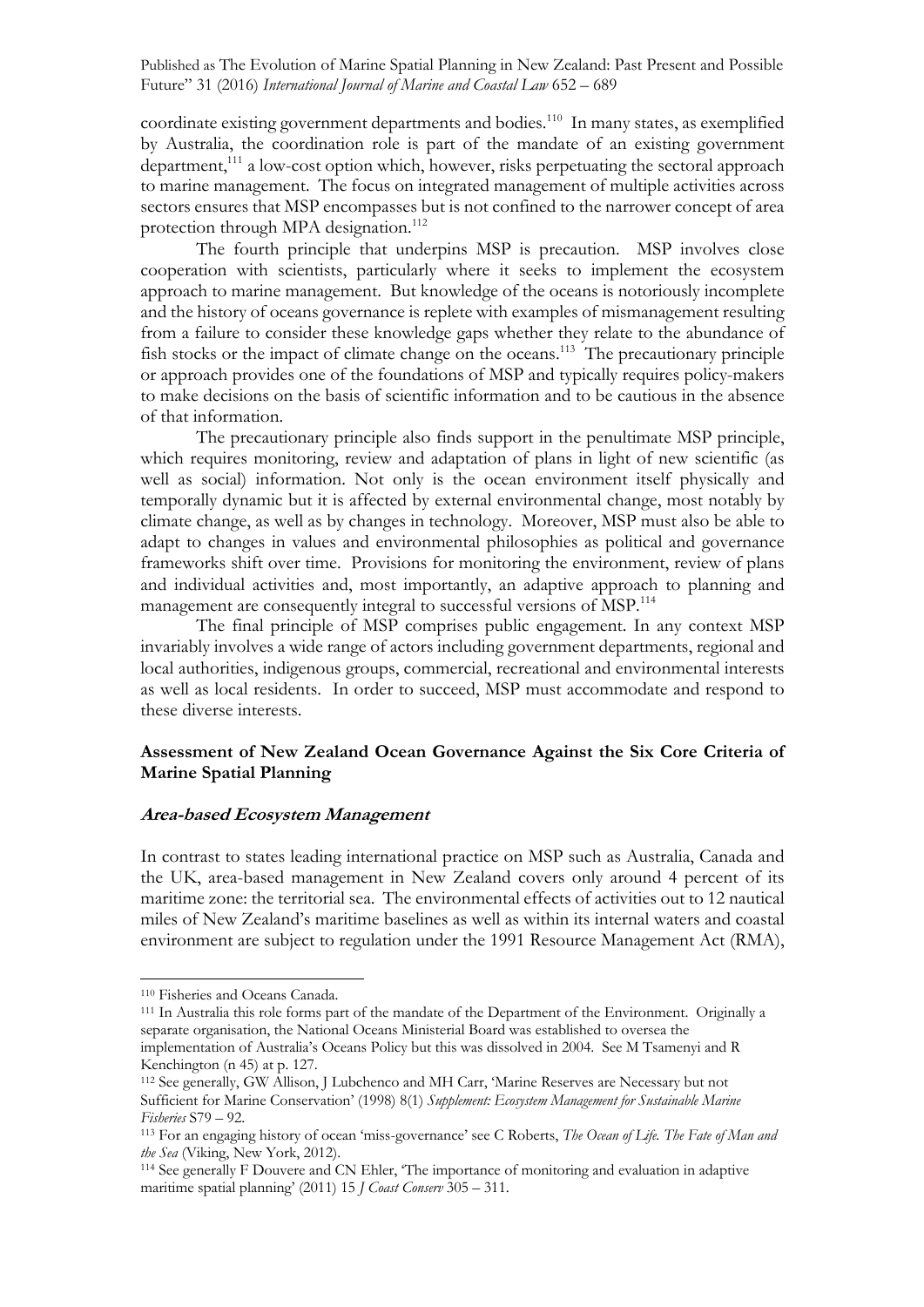which strongly endorses an ecosystem approach to environmental management within its core objectives.115 New Zealand's unicameral political system is far simpler than the federal models that characterise Australia and Canada or even the British system of now highly devolved governance. Nevertheless, New Zealand has a strong history of regional autonomy, and marine and coastal planning within New Zealand's territorial sea is divided between central, regional and local government under the 1991 RMA. The coastal and marine area<sup>116</sup> is principally managed by seventeen regional councils<sup>117</sup> and area-based management is thus defined and delimited on the basis of regional political boundaries. Each regional council is responsible for developing a coastal plan for its region $118$  and that plan must be consistent with the principles set out under the 1991 RMA and the New Zealand Coastal Policy Statement (NZCPS) adopted at the national level<sup>119</sup> and the plan must be approved by the Minister of Conservation.<sup>120</sup> Although MSP is not specifically identified as a management tool under the RMA, regional plans must nevertheless set out the objectives for the region, policies designed to implement those objectives, rules relating to particular activities designed to achieve those objectives as well as procedures to facilitate cooperation between regional and district authorities.<sup>121</sup> Strategic planning is further endorsed as a core policy objective in the 2010 NZCPS.<sup>122</sup>

The division of regional jurisdictional boundaries responds in part to catchment areas and thus reflects the broader freshwater/ salt-water ecosystem and the land-sea connection.123 The allocation of responsibility for both the terrestrial and the marine environment to regional councils therefore embodies a robust example of integrated coastal management and the RMA has been hailed as a model for ICZM legislation globally.124 The ecosystem approach is further emphasised by the broad definition of 'coastal environment', which encompasses any environment in which the coast comprises a significant element or part<sup>125</sup> and will generally extend to the dominant ridge behind the coast.126 The 2010 New Zealand Coastal Policy Statement (NZCPS) provides additional support for the endorsement of the ecosystem approach in regional area management, including within the definition of the coastal environment: 'areas where coastal processes, influences or qualities are significant, including coastal lakes, lagoons, tidal estuaries,

5.

<sup>115</sup> 1991 RMA, section 5(2)(b).

<sup>116</sup> The coastal and marine area (CMA) is defined under the RMA as "the foreshore, seabed, and coastal water, and the air space above the water—

<sup>(</sup>a) of which the seaward boundary is the outer limits of the territorial sea:

<sup>(</sup>b) of which the landward boundary is the line of mean high water springs, except that where that line crosses a river, the landward boundary at that point shall be whichever is the lesser of—

<sup>(</sup>i) 1 kilometre upstream from the mouth of the river; or

<sup>(</sup>ii) the point upstream that is calculated by multiplying the width of the river mouth by

<sup>117</sup> Sixteen regional councils manage the CMA offshore New Zealand and the Chatham Islands Council manages the CMA offshore the Chatham Islands. See:

http://www.localcouncils.govt.nz/lgip.nsf/wpg\_url/Profiles-Councils-by-Region-index; accessed 1 August 2016. The Department of Conservation performs the functions of regional councils in respect of New Zealand's islands in the subantarctic and the Pacific.

<sup>118</sup> 1991 RMA, section 64 and Schedule 1.

<sup>119</sup> These are discussed below.

<sup>120</sup> 1991 RMA, section 28(b).

<sup>121</sup> 1991 RMA, section 67.

<sup>122</sup> 2010 NZCPS, Policy 7.

<sup>123</sup> RA Makgill and HG Rennie, 'A Model for Integrated Coastal Management Legislation: A Principled Analysis of New Zealand's Resource Management Act 1991' (2012) 27 *International Journal of Marine and Coastal Law* 135 – 165 at p. 149.

<sup>124</sup> *Ibid*., at 137.

<sup>125</sup> *Northland Regional Planning Authority v. Whangarei County* (1977) DA 4828 at 4831.

<sup>126</sup> *Dudin v. Whangarei District Council* NZEnvC Auckland A22/2007, 30 March 2007 at [19].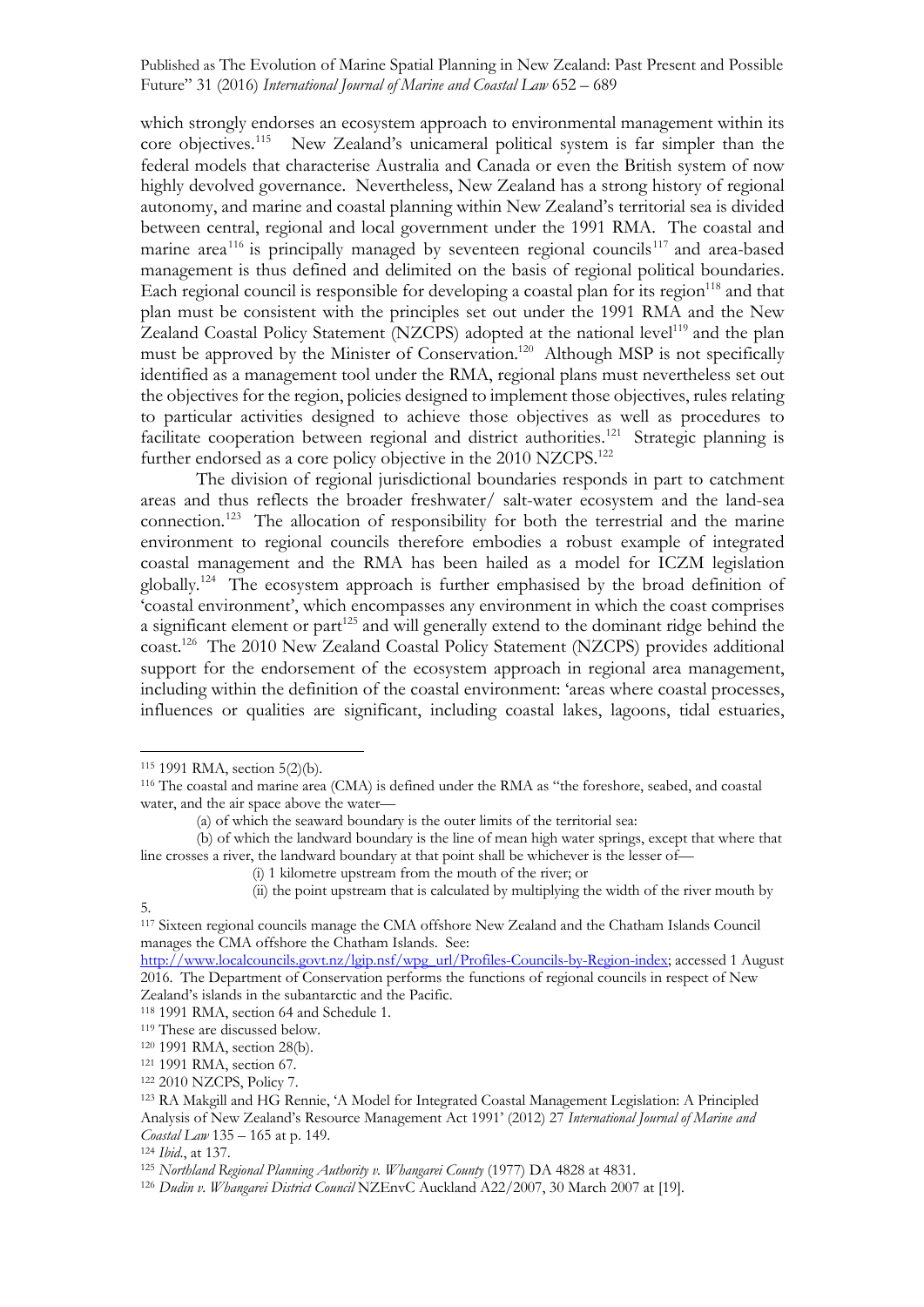saltmarshes, coastal wetlands, and the margins of these<sup>127</sup> as well as 'inter-related coastal marine and terrestrial systems, including the intertidal zone.<sup>128</sup> However, notwithstanding the expansive definition of the coastal environment, the 2010 NZCPS has been criticized for failing to fully capture the 'temporally dynamic, spatially heterogenous, and physically and socially complex' region which characterizes the interface between terrestrial, marine and lacustrine processes.'<sup>129</sup>

The region within which ecosystem-based planning is most advanced is the Hauraki Gulf (Tikapa Moana/ Te Moananui-ā-Toi). The Hauraki Gulf Marine Park Act 2000 was adopted for the purposes of designating a marine park in the Gulf, establishing a regional authority, the Hauraki Gulf Forum, to manage the area, and integrating the management of the Gulf, which straddles two regional authorities (Auckland and Waikato).<sup>130</sup> The impact of the Act, beyond the existing provisions of the RMA, has been subject to criticism<sup>131</sup> but since 2013 the region has been the subject of concerted and ongoing efforts to develop a marine spatial plan for the Gulf. 132

Beyond the territorial sea or in the remaining 96 percent of New Zealand's maritime zone, activities are managed on the basis of sector rather than area. Overarching legislation for the EEZ was adopted in 2012 but the Exclusive Economic Zone and Continental Shelf (Environmental Effects) Act (hereinafter, the EEZ Act) was designed to manage the environmental effects of activities not otherwise regulated by existing legislation and does not provide for bioregional planning in the manner of the RMA or indeed as has been developed in other states such as Australia, Canada and the UK. Furthermore, there is, at present, limited scope for basic area protection through the designation of MPAs for purposes other than for fisheries management and marine mammal protection beyond the territorial sea except on an ad hoc basis.<sup>133</sup> In 2005 New Zealand adopted the *Marine Protected Areas Policy and Implementation Plan*<sup>134</sup> with a view to developing a network of MPAs throughout its territorial sea and EEZ. Despite the identification of fourteen biogeographic regions in 2008 and the provision of further guidance<sup>135</sup> progress has been slow,<sup>136</sup> hampered particularly by the absence of a clear legislative base for MPA designation. Despite the announcement in late 2015 that an MPA covering 15 percent of New Zealand's EEZ around the Kermandec Islands would be created in 2016 there is little sign that a more principled approach to MPA designation will be adopted throughout New Zealand's maritime zone. It is notable (and lamentable) that

<sup>127</sup> 2010 NZCPS, *Policy 1*, para. (c).

<sup>128</sup> *Ibid*., para. (h).

<sup>129</sup> DE Hart and KR Bryan, 'New Zealand coastal system boundaries, connections and management'

<sup>(2008) 64</sup> *New Zealand Geographer* 129 – 143 at p. 129.

<sup>130</sup> Hauraki Gulf Marine Park Act 2000, section 3.

<sup>131</sup> Hauraki Gulf Forum Tikapa Moana, *Governing the Gulf. Giving effect to the Hauraki Gulf Marine Park Act through Policies and Plans* (2009) at p. 10. 132 This is discussed further below.

<sup>&</sup>lt;sup>133</sup> The primary legislative instrument that currently permits the designation of marine reserves in New Zealand is the 1971 Marine Reserves Act, which allows reserves to be established within New Zealand's internal waters or territorial sea in order to preserve areas for the purpose of scientific study. Marine mammal sanctuaries anywhere within New Zealand's maritime zone can be established pursuant to the 1978 Marine Mammals Protection Act and areas can be closed for fisheries under sections 186A and 311 of the 1996 Fisheries Act. The first MPA slated for designation in New Zealand's EEZ is the Kermadec Ocean Sanctuary which will cover approximately 620,000 km2. A draft bill is currently before Parliament and the MPA is due to be designated in late 2016.

<sup>134</sup> Department of Conservation and Ministry of Fisheries, *Marine Protected Areas Policy and Implementation Plan* (2005).

<sup>135</sup> Department of Conservation and Ministry of Fisheries, *Marine Protected Areas. Classification, Protection Standard and Implementation Guidelines* (2008).

<sup>136</sup> See generally, SA Banks and GA Skilleter, 'Implementing marine reserve networks: A comparison of approaches in New South Wales (Australia) and New Zealand' (2010) 34 *Marine Policy* 197 – 207.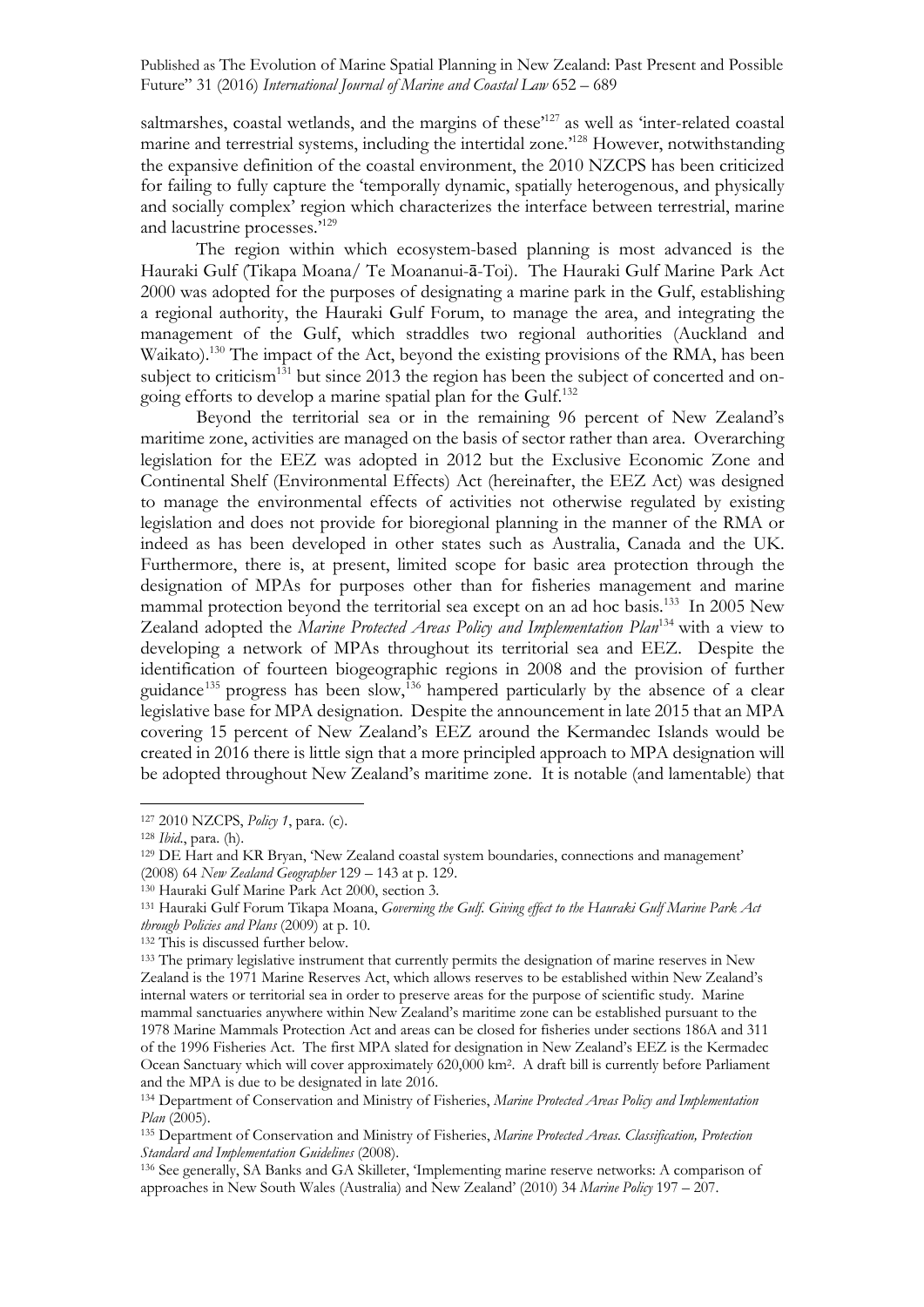proposals to reform and modernise the creation of MPAs, released in early 2016 by the government for example, are confined to the territorial sea only.137

### **Principled and Anticipatory Management**

Typically, MSP has been implemented as part of a broader oceans strategy or policy and is developed within a principled framework. In contrast to other states including Australia, Canada and the UK, New Zealand has yet to develop an overarching oceans strategy, policy or plan.138 Moreover, New Zealand lacks unified legislation of application to its entire maritime zone. Nevertheless, both the 1991 RMA, which applies to New Zealand's internal waters and territorial sea and the 2012 EEZ (Environmental Effects) Act, which applies to New Zealand's EEZ and continental shelf are underpinned by mutually supportive principles that are designed to guide marine planning and decision-making and constitute in effect, a basic principled framework for planning and ocean governance more generally.

The overarching objective of the 1991 RMA is the sustainable management of natural and physical resources, which is defined as enabling communities to provide for their social, economic and cultural well-being, whilst protecting the reasonably foreseeable needs of future generations and safeguarding the life-supporting capacity of air, water, soil and ecosystems.<sup>139</sup> Section 6 of the RMA sets out seven matters of importance that must be recognised and provided for by all persons exercising functions and powers under the Act including authorities responsible for the creation of national, regional and district plans and bodies exercising functions in relation to resource consent applications. These comprise:

(a) the preservation of the natural character of the coastal environment (including the coastal marine area), wetlands, and lakes and rivers and their margins, and the protection of them from inappropriate subdivision, use, and development:

(b) the protection of outstanding natural features and landscapes from inappropriate subdivision, use, and development:

(c) the protection of areas of significant indigenous vegetation and significant habitats of indigenous fauna:

(d) the maintenance and enhancement of public access to and along the coastal marine area, lakes, and rivers:

<sup>137</sup> Ministry for the Environment, *A New Marine Protected Areas Act: Consultation Document* (2016) at p. 12 (hereinafter, *MPA Consultation Document* (2016)) available at www.mfe.govt.nz; accessed 1 August 2016. See further, KN Scott, 'Evolving MPA Management in New Zealand: Between Principle and Pragmatism' (2016) 47(3) *Ocean Development and International Law* 289 – 307.

<sup>138</sup> For background to the abandoned attempt to develop a formal oceans policy see Patrick, 'All at Sea: Do We need an Oceans Policy for New Zealand' (2001) IX *Resource Management Journal* 1 – 5. In 2015, the Ministry of the Environment published a set of environmental goals of application to all environmental media, including the marine environment, focusing on the health, resilience and sustainable development of marine resources but these are underdeveloped and lack a legal foundation. See Ministry of the Environment, *A Generation from Now. Our long-term goals.* (Wellington, 2015) available at: http://www.mfe.govt.nz/sites/default/files/media/About/generation-from-now-outcomes.pdf; accessed

<sup>1</sup> August 2016.

<sup>139</sup> 1991 RMA, section 5. On sustainable management of natural resources and the RMA see D Grinlinton, 'Sustainability in New Zealand Environmental Law and Policy' in P Salmon and D Grinlinton (eds), *Environmental Law in New Zealand* (Thompson Reuters, Wellington, 2015) 105 – 135 especially pp.  $113 - 121.$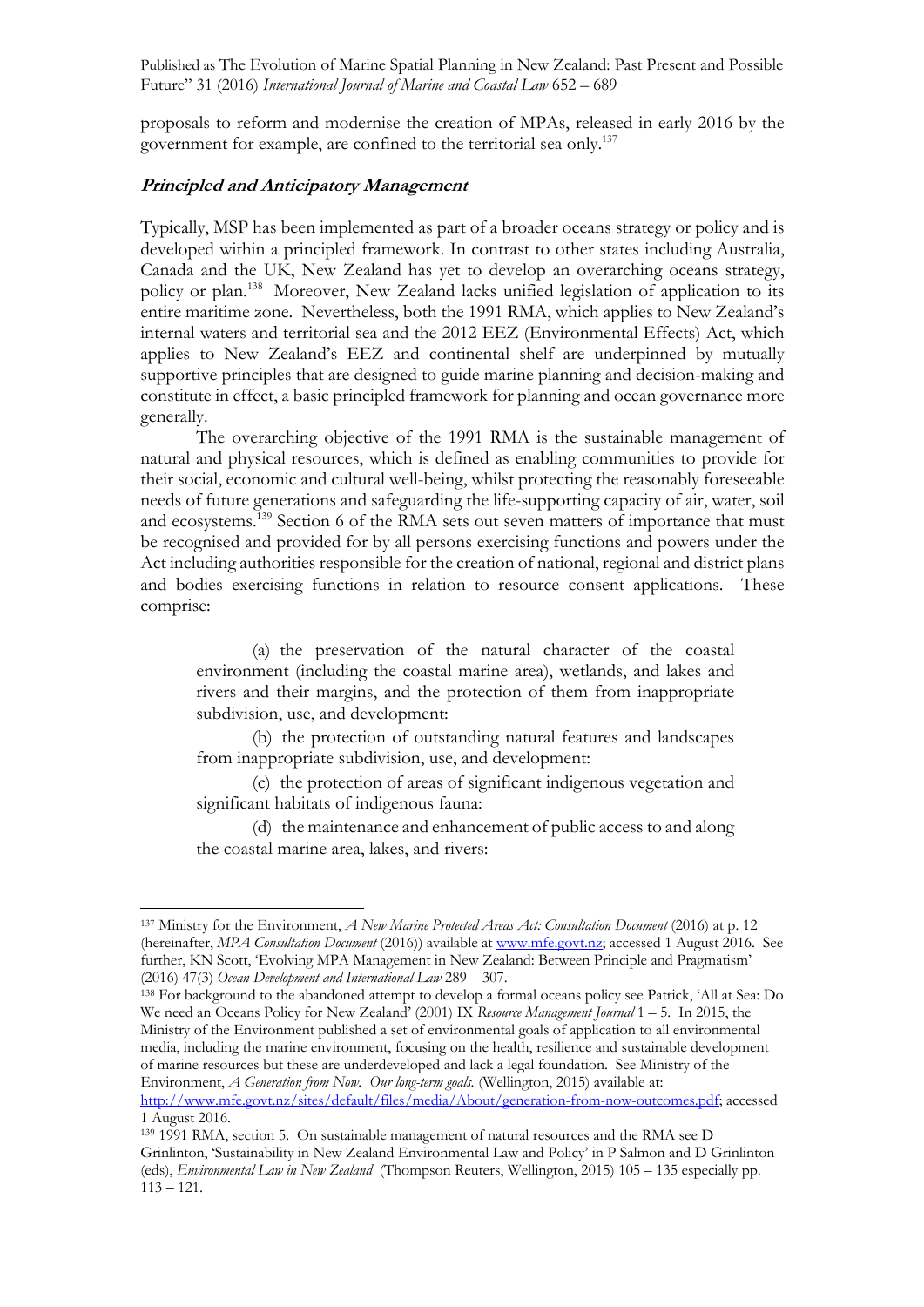(e) the relationship of Maori and their culture and traditions with their ancestral lands, water, sites, waahi tapu, and other taonga:

(f) the protection of historic heritage from inappropriate subdivision, use, and development:

(g) the protection of protected customary rights.

These matters of national importance have greater weight than regional or district goals and must be meaningfully provided for in national, regional and local plans. It is not sufficient for decision-makers simply to have regard for these factors.<sup>140</sup> An additional eleven factors that planners and decision-makers must have regard to under the Act are set out in section 7 and include matters relating to environmental and ecosystem quality, the importance of stewardship and the impacts of climate change. Finally, the principles of the Treaty of Waitangi (Te Tiriti o Waitangi) must be taken into account in relation to the management, use, development and protection of natural and physical resources under section 8 of the RMA.

Within the EEZ decision-makers are similarly guided by the principle of sustainable management, defined in similar but not identical terms to section 5 of the RMA.<sup>141</sup> However, the scope of the EEZ Act is narrower than the RMA and this is relevant to the interpretation of sustainable management under the EEZ Act and a recent decision of the Environmental Protection Authority in connection with an EEZ marine consent application counseled against transferring case law and interpretations uncritically from the RMA to the EEZ Act.<sup>142</sup> The EEZ Act similarly acknowledges the Crown's obligations under the Treaty of Waitangi with respect to decision-making impacting upon resources. 143 As noted above, MSP is not provided for beyond New Zealand's territorial sea but the 2012 Act nevertheless sets out a range of principles designed to guide decision-makers, in particular, the Environmental Protection Authority (EPA) when determining marine consent applications. These include the importance of protecting rare or vulnerable ecosystems or species, the economic benefit to New Zealand of the proposed activity as well as the more general principle of efficient use and development of natural resources<sup>144</sup> and, in contrast to the RMA, an explicit reference to the precautionary principle. 145

More specifically, within the coastal area and marine environment extending to the outer limit of New Zealand's territorial sea, overarching national priorities and principles have been developed in the New Zealand Coastal Policy Statement adopted in 2010.<sup>146</sup> The NZCPS is prepared by the Minister of Conservation pursuant to section 28 of the 1991 RMA and, as noted above, must be implemented through regional coastal plans. The 2010 NZCPS places a strong emphasis on precautionary, strategic and integrated management of activities taking place in the  $CMA<sup>147</sup>$  and sets out 7 objectives and 29 policies, which, in amalgamation, attempt to balance the need for protection and preservation of the coastal and marine environment with economic development in light

<sup>140</sup> *Environmental Defence Society v. Mangonui County Council* [1989] 3 NZLR 257, applied in *Trio Holdings v. Marlborough District Council* [1997] NZRMA 97

<sup>&</sup>lt;sup>142</sup> Trans-Tasman Resources Ltd Marine Consent Decision, June 2014, [78] available at:

http://www.epa.govt.nz/EEZ/EEZ000004/Trans\_Tasman\_Resources\_decision\_17June2014.pdf; accessed 1 August 2016.

<sup>143</sup> *Ibid*., section 12.

<sup>144</sup> *Ibid*., section 59.

<sup>145</sup> *Ibid*., section 34.

<sup>146</sup> The New Zealand Coastal Policy Statement adopted in 2010 is available at:

http://www.doc.govt.nz/documents/conservation/marine-and-coastal/coastal-management/nz-coastalpolicy-statement-2010.pdf; accessed 1 August 2016.

<sup>147</sup> *Ibid*., Policies 3, 4 and 7.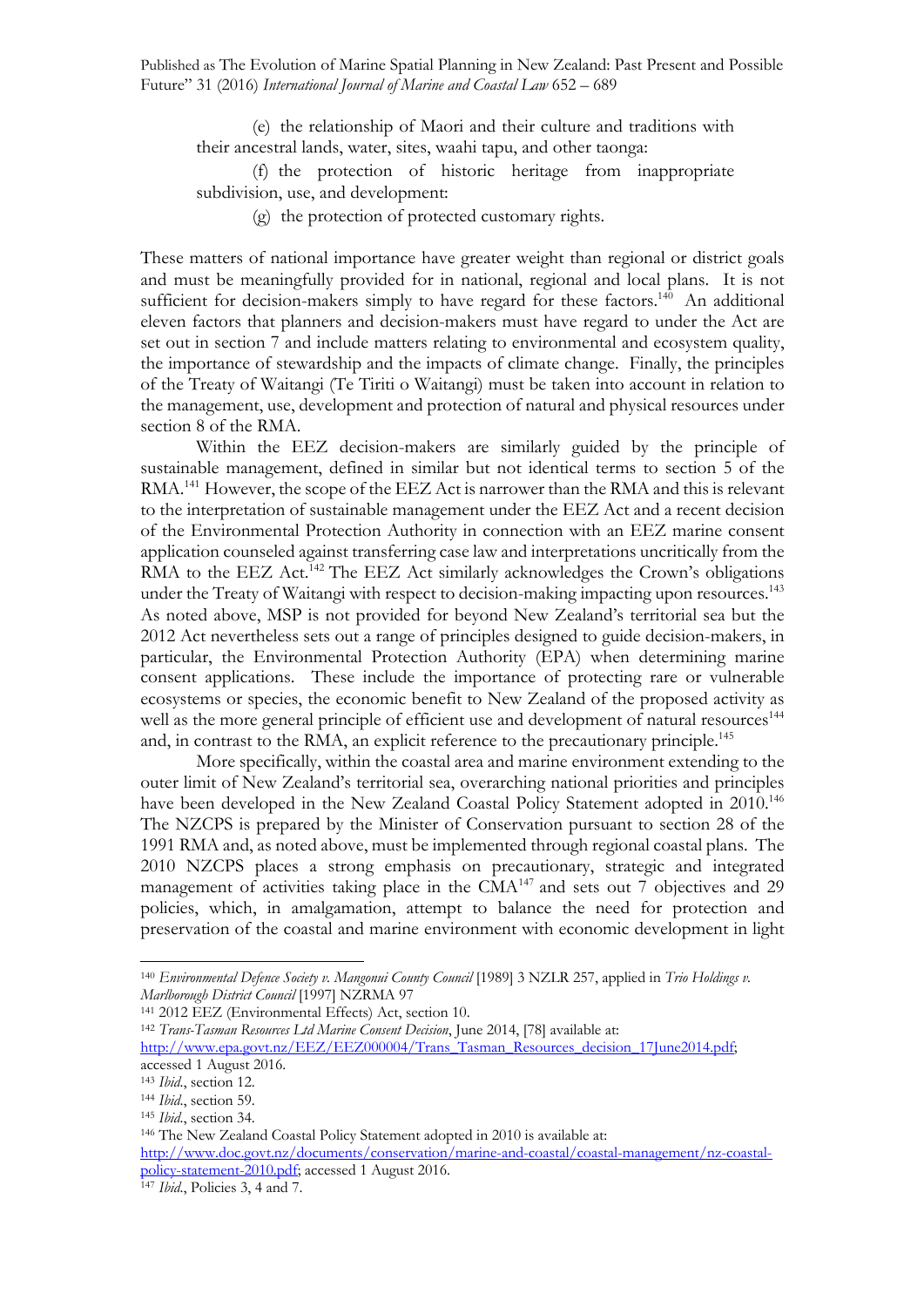of New Zealand's obligations to its indigenous population and to the international community.

In conclusion, the fundamental principles of sustainable management, precaution and protection of vulnerable ecosystems establish the parameters of planning, and ocean governance more generally. In New Zealand's territorial sea these principles, developed in detail in the NZCPS 2010, inform and underpin regional MSP and, to a significant extent, facilitate forward and anticipatory management of maritime activities, permitting regional authorities to determine, on the basis of the RMA, categories of activities that are prohibited or which require authorisation.<sup>148</sup> Beyond the slender belt of territorial sea however, a much narrower range of principles are applied by authorities, not in the context of an overall area plan, but as part of individual consent applications. Fundamentally, in contrast to states such as Australia, Canada and the UK, New Zealand lacks overarching principles within a framework applicable to its *entire* maritime zone.

#### **Integrated Management of Multiple Activities**

Globally, the feature that moves MSP beyond mere area protection is the principle of integrated management. No state has at this stage developed a fully integrated marine management system across all sectors although the UK arguably comes relatively close. Commonly, fisheries are excluded from MSP and are often managed by entirely unconnected agencies or departments. In New Zealand there has been no attempt to date to develop integrated management across its entire maritime zone and, even within the territorial sea, regional planning omits significant sectors such as fishing and conservation through MPAs.

As described above, regional authorities must develop plans for their region consistent with the principles as set out in the 1991 RMA and the 2010 NZCPS. The 1991 RMA, which sets out the overarching framework for all environmental planning in New Zealand territory, including its territorial sea, establishes restrictions and rules relating to the coastal marine area in sections 12, 14 and 15 of the Act. Rather than managing activities per se, the 1991 RMA seeks to manage the *effects* of those activities, and the Act, which when adopted revoked 167 statutes, amended a further 50 statutes and regulations and reduced the number of local government authorities from  $700$  to  $86,^{149}$  was specifically designed to achieve a level of integration across both sectors and agencies.<sup>150</sup> Moreover, integration across boundaries, sectors and organisations is identified as a core policy objective of the 2010 NZCPS.151

Section 12 of the 1991 RMA establishes a presumption against development of the coastal and marine environment except where the development or activity is expressly authorised in a regional coastal plan or by a coastal permit. Activities are designated one of six categories ranging from permitted to prohibited. <sup>152</sup> Activities classed as permitted do not require a coastal permit provided they comply with any conditions set out in the regional coastal plan. Controlled activities by contrast, must be authorised by a coastal permit but that permit must be issued where the activity complies with any conditions relating to matters over which the control is reserved. Restricted discretionary activities

<sup>148</sup> This is discussed below.

<sup>149</sup> R Bess, 'Maintaining a balance between resource utilization and protection of the marine environment in New Zealand' (2010) 34 *Marine Policy* 690 – 698 at p. 693.

<sup>&</sup>lt;sup>150</sup> See *Bachelor v. Tauranga District Council (No. 2)* [1993] 2 NZLR 84 at p. 86. For an overview of the aims and objectives of the 1991 RMA see K Palmer, 'Resource Management Act 1991' in D Nolan (ed), *Environmental & Resource Management Law* (4<sup>th</sup> edition, LexisNexis, Wellington, 2011) at pp. 93 – 238.

<sup>151</sup> 2010 NZCPS, Policy 4.

<sup>152</sup> 1991 Resource Management Act, section 87A.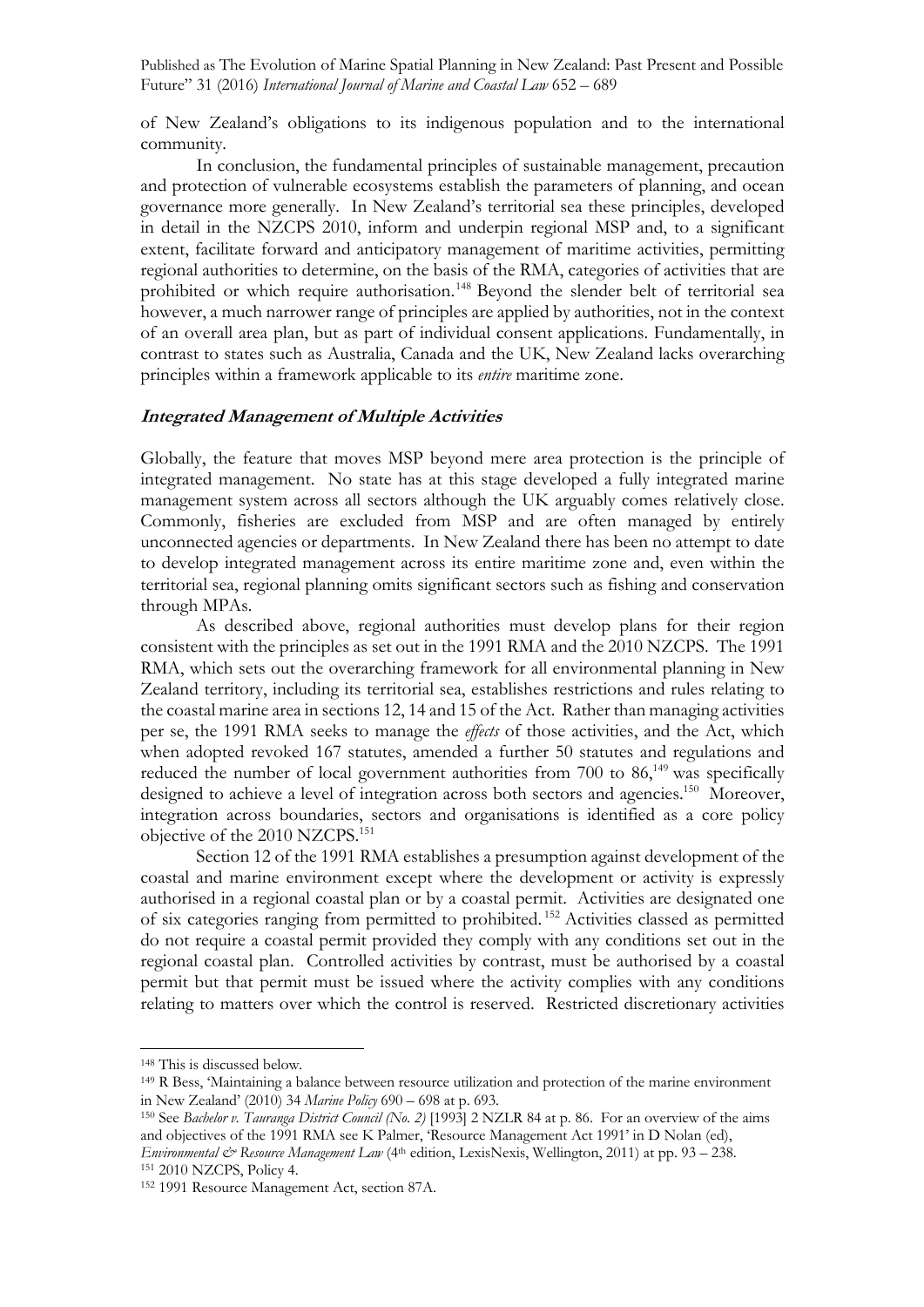are similarly subject to authorisation via a coastal permit and the power to decline or grant a conditional permit is limited to matters over which the discretion is restricted (as set out in the coastal plan). By contrast, discretionary and non-complying activities must be authorised by a coastal permit and that permit may be declined or subject to any conditions the consent authority deems appropriate. Finally, activities classed as prohibited cannot be authorised by a coastal permit under any conditions. The activities listed in section 12 of the RMA focus on the development of the CMA and include activities such as resource extraction, seabed disturbance and modification, the erection of structures within the CMA and the introduction of species to the CMA.153 The discharge of contaminants into the CMA is governed by section 15 of the 1991 RMA and is subject to a similar consent authorisation process.

Linking the process of coastal permits to regional coastal plans as managed by regional authorities under the auspices of one legislative instrument, the RMA, supports a highly integrated approach to the management of coastal and marine activities. As noted above, the jurisdictional reach of regional authorities, which combines the terrestrial and marine environment (out to 12 nautical miles), and will generally coincide with the relevant catchment area, permits a high level of integration in the management of the coast and sea. Although regional coastal plans will necessarily vary in content and regional councils need not be consistent in how activities are designated with respect to the type of permit they need,<sup>154</sup> the principled framework established by the RMA and the 2010 NZCPS, as well as the requirement that plans are approved by the Minister of Conservation ensures a level of national consistency. Moreover, any activity deemed to be of national significance may be called in by the Minister of Conservation and referred to a Board of Enquiry or the Environment Court for consideration and this provides for a level of national oversight. 155 Furthermore, the RMA does provide for selected cooperation between interested agencies where that is deemed appropriate. In respect of aquaculture for example, coastal permits authorised under the RMA must be forwarded by the relevant regional authority to the Chief Executive of the Ministry of Fisheries<sup>156</sup> in order for the Chief Executive to make an assessment on whether the application will have an undue adverse effect on fishing.<sup>157</sup> Where such a determination is made the coastal permit under the RMA must not be approved unless applicant to agrees to pay compensation to the affected individual. 158

However, integrated management is limited in two important ways within New Zealand's territorial sea. First, in common with many if not most other jurisdictions,

<sup>&</sup>lt;sup>153</sup> 1991 Resource Management Act, section  $12(1) - (6)$ .

<sup>154</sup> For example, regional authorities take quite different approaches to their designation of aquaculture activities in their plans. In the Waikato region all activities associated with aquaculture are designated controlled or discretionary activities (see Waikato Regional Coastal Plan (2011), chapter 16.5.). By contrast, In Northland, existing marine farms or mussel spat collection activities are deemed discretionary but activities associated with new aquaculture applications are designated prohibited activities (see Northland Regional Coastal Plan (2003) [37.7.10 and 31.6.9]). In the Marlborough region aquaculture activities are designated discretionary or restricted discretionary depending on the area in which they are located (Marlborough Regional Plan (2011) [35.2.5 and 35.3.1]) and the Bay of Plenty regional authority has developed a complex hierarchy designating permit status on the basis of whether aquaculture is noncommercial and non-research (a controlled activity), an existing activity (restricted discretionary activity), a new commercial application relating to a zone outside of high value areas and permanently navigable harbour waters (discretionary activity), a new commercial application within permanently navigable waters (non-complying activity) or a new commercial application within high value areas (prohibited activities) (Proposed Bay of Plenty Regional Coastal Environment Plan (2014), section 6.4.).

<sup>155</sup> 1991 RMA, section 142.

<sup>156</sup> 1991 Resource Management Act, section 107.

<sup>157</sup> 1996 Fisheries Act, section 186E.

<sup>158</sup> 1996 Fisheries Act, section 186ZN. Any agreement is normally entered into after arbitration, the process for which is set out under the 1996 Fisheries Act.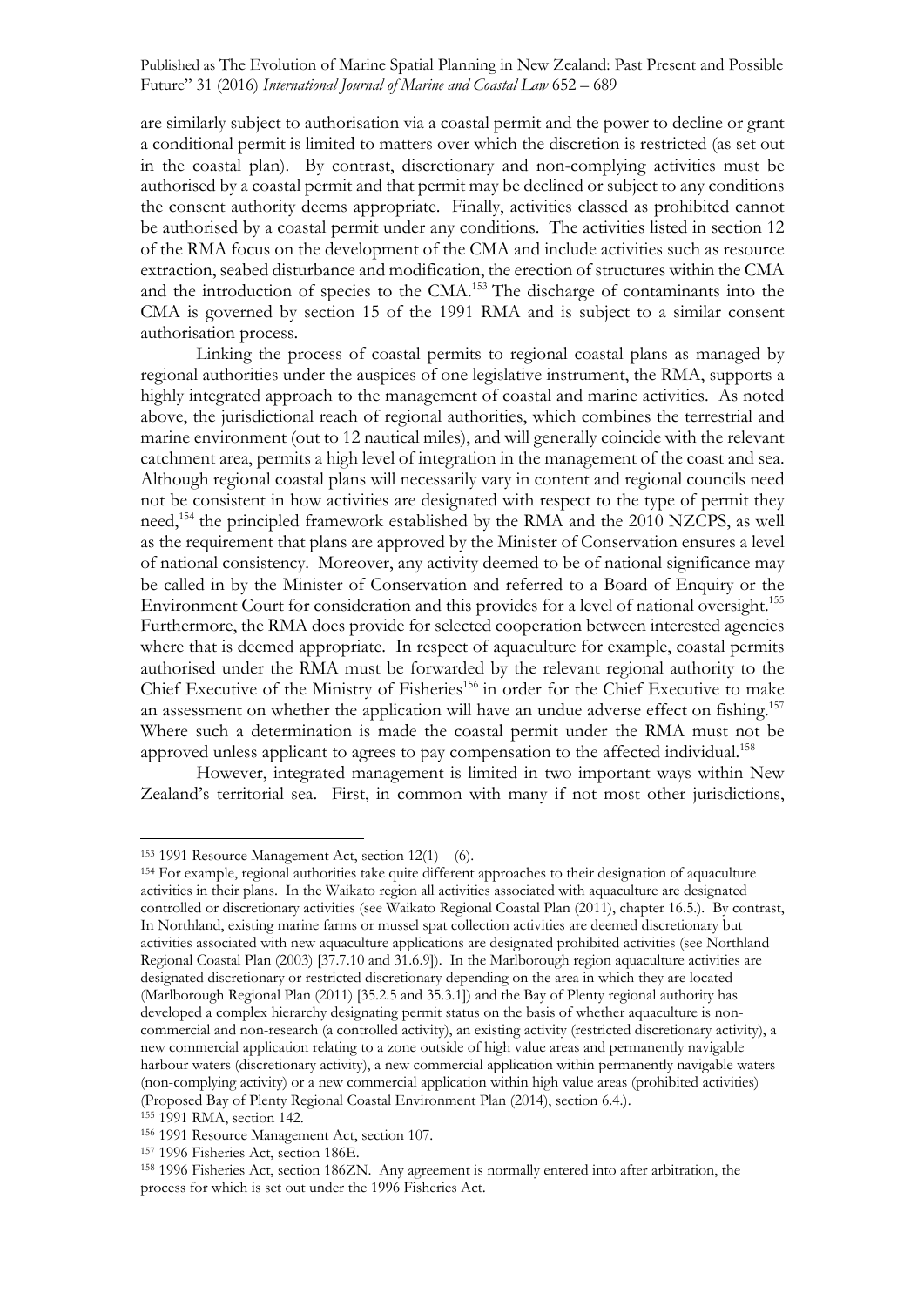fishing is subject to an entirely separate regulatory regime – primarily under the 1996 Fisheries Act – although coastal infrastructure associated with fishing is regulated by the RMA. Similarly, although the environmental effects of oil and gas exploration are subject to RMA jurisdiction, minerals activities are primarily regulated under the 1991 Crown Minerals Act. More surprisingly, and in notable contrast to other jurisdictions, protected area management and the designation of MPAs largely takes place outside of the RMA under separate legislation, principally, the 1971 Marine Reserves Act. There is minimal coordination between the processes of designating marine reserves under the 1971 Act or under separate legislation and marine planning by regional authorities.<sup>159</sup>

Beyond the territorial sea, while, as noted above, there has been no attempt to develop area based or spatial planning in the EEZ, the adoption of the 2012 Exclusive Economic Zone and Continental Shelf (Environmental) Effects Act has permitted the development of a very basic form of partial integrated management. The EEZ Act was developed to complement existing legislation and to fill the very significant gaps in regulating the environmental effects of activities; it was not intended to provide an overarching comprehensive regulatory regime for the EEZ. It does not therefore manage fisheries, the allocation of oil and gas permits (although as under the RMA, it does seek to manage and mitigate the environmental impacts of these activities) or shipping.<sup>160</sup> Rather than integrate these separate regimes, their relationships are mediated and delimited by the Act in an attempt to minimise jurisdictional overlap.<sup>161</sup> Nonetheless, the Act provides a mandate for one agency, the Environmental Protection Authority (EPA)<sup>162</sup> to decide marine consent applications, to enforce the Act and to promote public awareness of the Act.<sup>163</sup> Similar to the RMA, activities are categorised under the 2012 Act as permitted, discretionary and prohibited.<sup>164</sup> Permitted activities do not require a permit provided they comply with the terms of any regulations and, if required by the regulations, are notified to the EPA.<sup>165</sup> Discretionary activities including any activity which disturbs the seabed, involves resource extraction, construction or the introduction of species<sup>166</sup> or the discharge of harmful substances or waste from structures at  $sea^{167}$  must be authorised by a marine consent and are either notified or non-notified. As described above, the EEZ Act sets out a number of principles and matters to be considered by the EPA when considering consent applications and, in with a nod to the ecosystem approach, the EPA must also consider the impacts of activities on the territorial sea and coastal environment. 168 Furthermore, the EPA must similarly take into account other legislation such as the 1991 RMA and any

<sup>159</sup> In early 2016 the government released a consultation document setting out a proposal for a new Marine Protected Area Act, consolidating and updating existing regulation relating to MPAs. However, the proposal is confined to the territorial sea only and does not address in detail integration with regional plans and the RMA. See Ministry for the Environment, *A New Marine Protected Areas Act: Consultation Document*  (2016) at 12 (hereinafter, *MPA Consultation Document* (2016)) available at www.mfe.govt.nz; accessed 1 August 2016. See further, KN Scott (n 137).

<sup>160</sup> Shipping is largely managed by the 1994 Maritime Transport Act.

<sup>161</sup> For example, in 2015 the 2012 EEZ Act was amended to clarify that the 2012 Act governed discharges and dumping from structures and the Maritime Transport Act 1994 regulates discharges and dumping from ships (section 20A 2012 EEZ Act).

<sup>162</sup> Established by the Environmental Protection Authority Act 2011.

<sup>163</sup> 2012 EEZ Act, section 13.

<sup>164</sup> 2012 EEZ Act, sections 35 – 37.

<sup>165</sup> 2012 EEZ Act, section 35. Permitted activities are set out in The EEZ (Environmental Effects – Permitted Activities) Regulations 2013 and include marine research, activities affecting permitted marine structures, seismic surveying and activities relating to submarine cables.

<sup>166</sup> 2012 EEZ Act, section 20.

<sup>167</sup> 2012 EEZ Act, sections 20A – 20I.

<sup>168</sup> *Trans-Tasman Resources Ltd*. (n 141) at [107].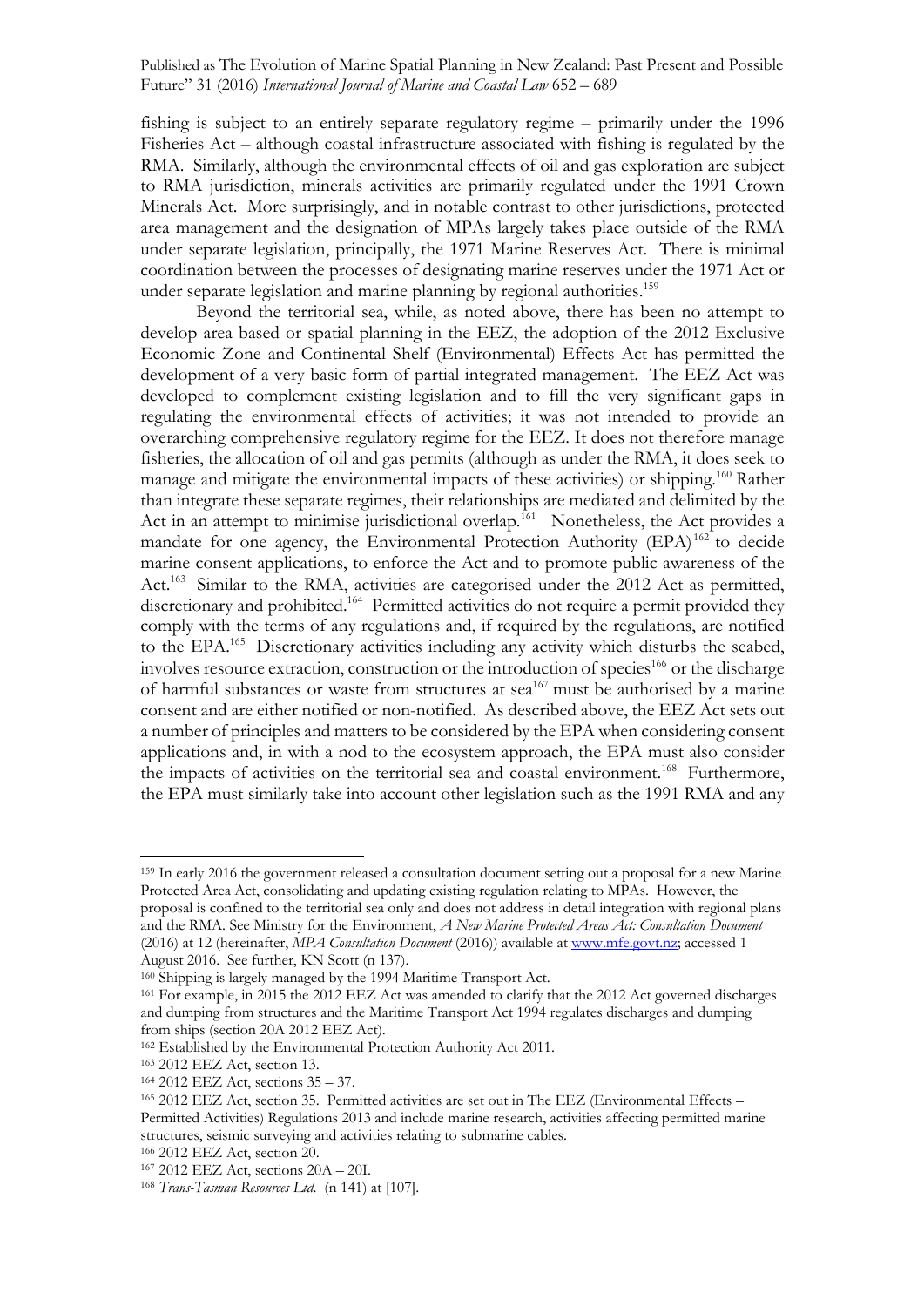other applicable marine management regimes<sup>169</sup> when considering consent applications and this provision has been used by the EPA as a basis to consider the implications of an activity for the 2010 NZCPS and regional plans although the EPA has acknowledged that neither the NZCPS nor regional plans have direct application to the EEZ.<sup>170</sup> The final point to note is that although section 28 of the EEZ Act permits regulations to be adopted to identify and close areas to activities that are important or especially vulnerable owing to their biophysical characteristics or environmental pressures or because they are likely to be the subject of conflicting activities, the Act does not provide for the designation of MPAs. Moreover, as discussed above, there is currently no overarching regime facilitating MPA designation on a principled and ecologically coherent basis within the EEZ.<sup>171</sup>

### **Precaution**

The precautionary approach or principle typically underpins most versions of MSP (with the exception of the UK) and is an important principle in the context of oceans governance in New Zealand. Although the 1991 RMA does not expressly endorse the precautionary approach as a guiding principle as such, precaution is nevertheless regarded as inherent within the Act.<sup>172</sup> The precautionary principle was however, expressly adopted in the New Zealand 2010 Environment Strategy adopted in 1995<sup>173</sup> and is identified as a key principle in the 2010 NZCPS.174 Policy 3 of the NZCPS requires decision-makers to 'adopt a precautionary approach towards proposed activities whose effects on the coastal environment are uncertain, unknown, or little understood, but potentially significantly adverse.' Therefore in developing regional plans and in determining consent applications in respect of the marine environment, regional authorities must interpret their obligations under the RMA so as to apply the precautionary principle.

Moreover, the concept of precaution has received implicit endorsement in an important 2014 decision of the New Zealand Supreme Court in its interpretation of two 2010 NZCPS policies.  $175$  Policies 13(1)(a) and 15(a), which require activities and development to avoid adverse effects on the outstanding national character of the coastal environment and on outstanding natural features and landscapes of the coastal environment respectively, were held by the Supreme Court to operate as 'environmental bottom lines', which must be given effect to by regional authorities in their plans and coastal consent decision-making. The approach of the High Court, which 'balanced' any adverse effects on outstanding character, features and landscapes with the social gains arising from development – in this particular case, the expansion of marine farms – was dismissed by the Supreme Court in favour of an approach which characterised the requirement to avoid adverse effects as an environmental bottom line not to be transgressed, even for economic gain.

In contrast to the RMA, the precautionary principle is expressly endorsed in the 2012 EEZ Act in section 34(2), which stipulates, 'if, in relation to the making of a decision under this Act, the information available is uncertain or inadequate, the Minister must favour caution and environmental protection'. In the relatively few consent applications

<sup>&</sup>lt;sup>169</sup> 2012 EEZ Act, section 59(2) (h) and (k) – (m).

<sup>170</sup> *Trans-Tasman Resources Ltd*. (n 141) at [754].

<sup>171</sup> See discussion at note 159 and accompanying text, above. 172 *Shirley Primary School v Christchurch City Council* [ 1999] NZRMA 66 (EnvC) at 69; *Golden Bay Marine Farmers v Tasman District Council* EnvC Christchurch W42/2001. See generally A Gillespie, 'Precautionary New Zealand' (2011) 24 *New Zealand Universities Law Review* 364 – 385 especially at pp. 374 – 376. <sup>173</sup> Ministry for the Environment *Environment 2010 Strategy: A Statement of the Govemment's Strategy on the Environment* ( 1995).

<sup>174</sup> 2010 NZCPS, Policy 3.

<sup>&</sup>lt;sup>175</sup> Environment Defence Soc Inc. v. The New Zealand King Salmon Co Ltd & Ors [2014] NZSC 38.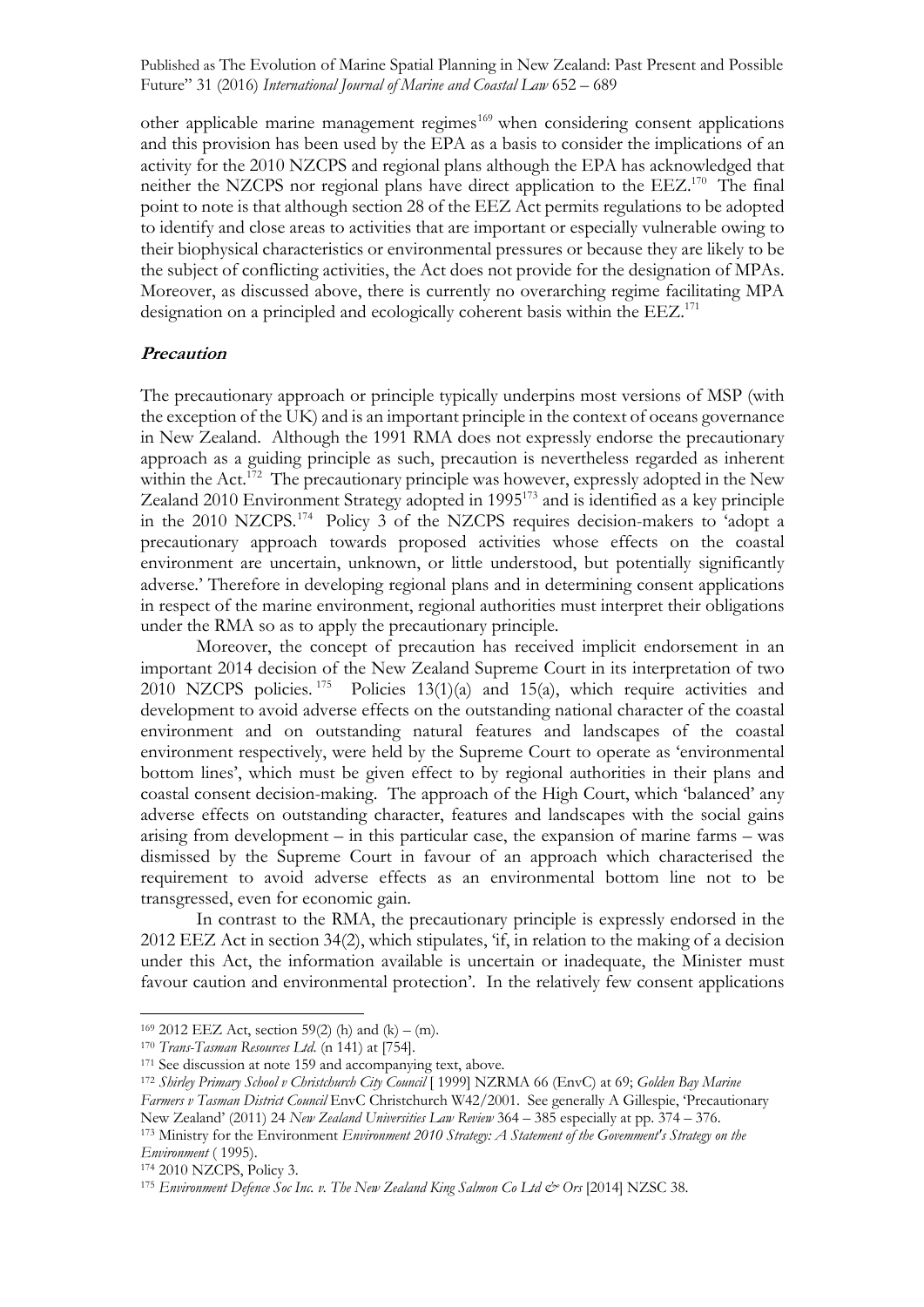considered by the Environmental Protection Authority (EPA) thus far in respect of the EEZ, the Authority has adopted a robust application of the precautionary principle. In two marine consent applications associated with seabed mining activities in 2014 and 2015 respectively for example, the EPA dismissed the applications largely on the basis that inadequate information had been provided in relation to the likely environmental impacts of the operations.176

### **Review, Monitoring and Adaptive Management**

An adaptive approach to planning and management, incorporating review and monitoring is essential to MSP.<sup>177</sup> Although the RMA sets out detailed processes for the preparation, review and change of regional coastal plans<sup>178</sup> it lacks specificity around the obligations to regularly monitor and assess the plan itself in contrast to obligations to monitor and assess individual activities. In respect of individual activities and the process of marine consents within both the territorial sea and the EEZ however, the principle of adaptive management has recently received unequivocal endorsement by the New Zealand Supreme Court and by the EPA.179

Notably, in New Zealand, adaptive management has developed in the context of the precautionary principle and is therefore largely confined to consideration as part of the decision-making process to issue a marine consent for an activity when information is incomplete or uncertain. Section 61(3) of the 2012 EEZ Act stipulates: 'if favouring caution and environmental protection means that an activity is likely to be refused, the EPA must first consider whether taking an adaptive management approach would allow the activity to be undertaken.' Adaptive management itself is defined in section 64(2) as:

(a) allowing an activity to commence on a small scale or for a short period so that its effects on the environment and existing interests can be monitored:

(b) any other approach that allows an activity to be undertaken so that its effects can be assessed and the activity discontinued, or continued with or without amendment, on the basis of those effects.

The EPA in implementing an adaptive management approach may require the activity to be undertaken in stages and may impose conditions relating to monitoring and reporting prior to the authorization of other stages of the activity.<sup>180</sup> A 'stage' may relate to the duration of the consent, an area, or the scale, intensity or nature of the activity.<sup>181</sup> More generally, the EPA has conceded that an alternative conception of adaptive management, specifically, a process focused on monitoring the whole activity, the identification of trigger

<sup>176</sup> *Trans-Tasman Resources Ltd* (n 141) at [129 – 139] and *Chatham Rock Phosphate Lt Marine Consent Decision*, February 2015, [816 – 827] available at: http://www.epa.govt.nz/EEZ/previous-activities/notifiedconsents/chatham\_rock\_phosphate/decision/Pages/CRP\_decision.aspx; accessed 1 August 2016. See also

DK Anton and RE Kim, 'Current Legal Developments New Zealand. The Application of the Precautionary and Adaptive Management Approaches in the Seabed Mining Context: Trans-Tasman Resources Ltd Marine Consent Decision under New Zealand's Exclusive Economic Zone and Continental Shelf (Environmental Effects) Act 2012' (2015) 30 *The International Journal of Marine and Coastal Law* 175 – 188

<sup>&</sup>lt;sup>177</sup> F Douvere and CN Ehler (n 114) at p. 305.

<sup>178</sup> 1991 RMA, Schedule 1.

<sup>179</sup> See *Sustain our Sounds Inc. v. New Zealand King Salmon Company* [2014] NZSC 40; *Trans Tasman Resources Ltd* (n 142); *Chatham Rock Phosphate* (n 176).

<sup>180</sup> 2012 EEZ Act, Section 64(3).

<sup>181</sup> 2012 EEZ Act, Section 64(4).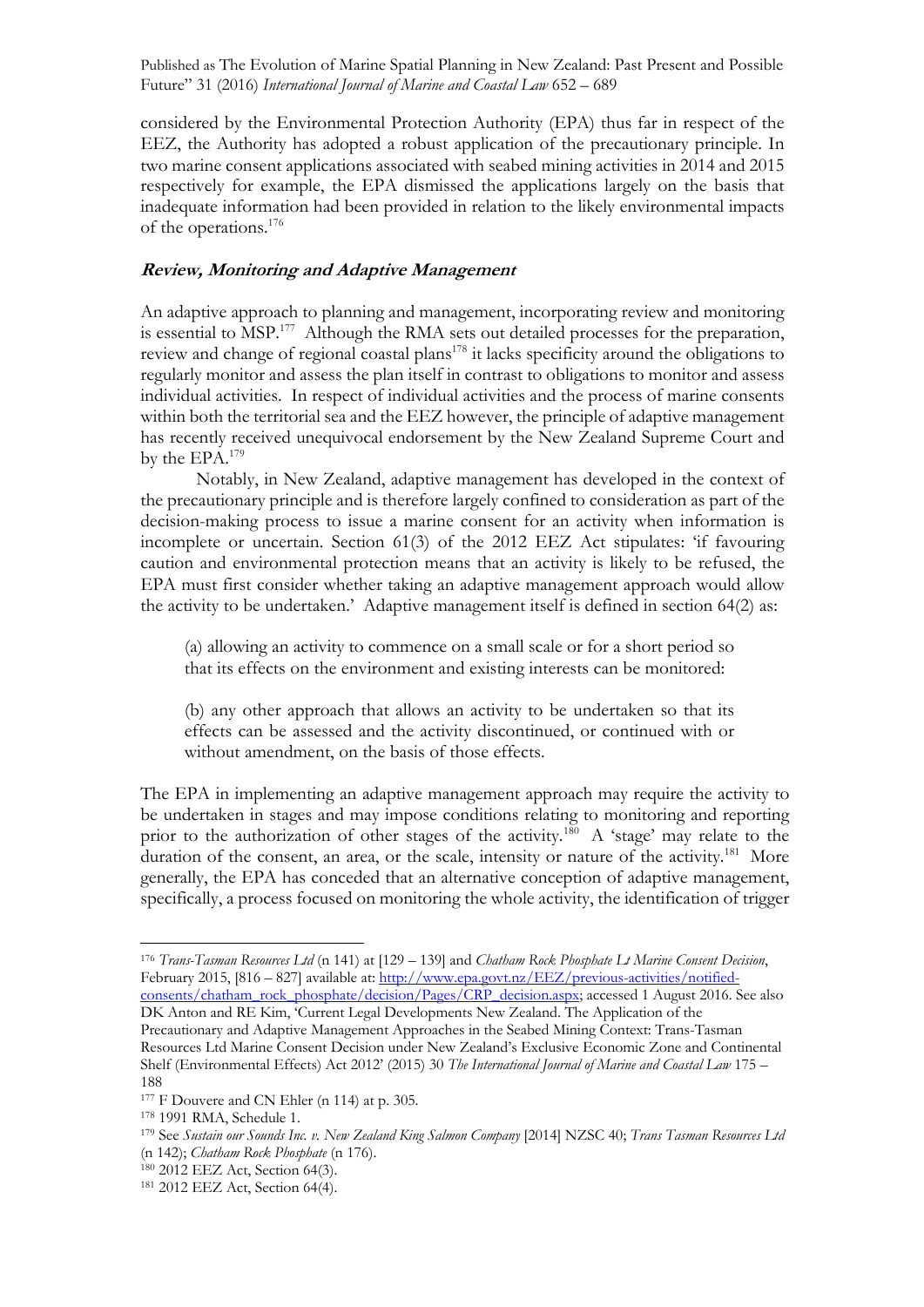indicators or values to allow the assessment of whether the overall environmental objectives are being met and the adaption of management to meet those objectives, would also be consistent with section  $64(2)(b)$  of the 2012 EEZ Act.<sup>182</sup> Nevertheless, as conceived in the 2012 EEZ Act, adaptive management is apparently constrained by its explicit link to the precautionary principle and its ostensible purpose of providing a basis to allow activities to go ahead in circumstances when the application of the precautionary principle would otherwise prevent the EPA issuing a marine consent.

Adaptive management is not expressly incorporated into the 1991 RMA or the 2010 NZCPS. However, in an important decision of the New Zealand Supreme Court, *Sustain our Sounds Inc. v. New Zealand King Salmon Company*, in 2014, adaptive management was explicitly endorsed as a management approach that, if implemented, would permit a consent to be issued in respect of marine farm expansion where information relating to the impact of that expansion on water quality was incomplete.<sup>183</sup> The Supreme Court concluded that adaptive management supported the application of the precautionary approach as set out in Policy 3 of the 2010 NZCPS184 and cited international authority, including the 2007 IUCN Guidelines,<sup>185</sup> as well as New Zealand and international case law to this effect.<sup>186</sup> With respect to the threshold as to when an adaptive management regime can be considered the Court stipulated that 'there must be an adequate evidential foundation to have reasonable assurance that the adaptive management approach will achieve its goals of sufficiently reducing uncertainty and adequately managing any remaining risk.'<sup>187</sup> The Court went on to say:<sup>188</sup>

The secondary question of whether the precautionary approach requires an activity to be prohibited until further information is available, rather than an adaptive management or other approach, will depend on an assessment of a combination of factors:

- a) the extent of the environmental risk (including the gravity of the consequences if the risk is realised);
- (b) the importance of the activity (which could in some circumstances be an activity it is hoped will protect the environment);
- (c) the degree of uncertainty; and
- (d) the extent to which an adaptive management approach will sufficiently diminish the risk and the uncertainty.

Finally, the Court noted that in respect of the question of whether the 'extent to which an adaptive management appproach will sufficiently diminish the risk and uncertainty<sup>189</sup> will

<sup>182</sup> *Trans Tasman Resources Ltd* (n 142) at [797]. The EPA concluded however, that the process of adaptive management put forward by Trans Tasman in this case was insufficient to address the uncertainties associated with the environmental impacts of iron sand mining in the case. Support for the position that adaptive management could be defined in ways other than that set out in section 61(3) and 64 of the 2012 EEZ Act as also stated in *Chatham Rock Phosphate* (n 176) at [832].

<sup>183</sup> *Sustain our Sounds Inc. v. New Zealand King Salmon Company* [2014] NZSC 40. See generally V Rive, 'Adaptive Management in the Supreme Court: *Sustain Our Sounds Inc v. The New Zealand King Salmon Company Ltd*' (2014) 10 *BRMB* 137.

<sup>184</sup> *Sustain our Sounds Inc. v. New Zealand King Salmon Company* [2014] NZSC 40 at [107].

<sup>185</sup> IUCN, *Guidelines for applying the precautionary principle to biodiversity conservation and natural resource management* as approved by the 67th meeting of the IUCN Council, 14 – 16 May 2007. *Sustain our Sounds Inc. v. New Zealand King Salmon Company* [2014] NZSC 40 at [109].

<sup>186</sup> *Sustain our Sounds Inc. v. New Zealand King Salmon Company* [2014] NZSC 40 at [113 – 123].

<sup>187</sup> *Ibid*., at [125].

<sup>188</sup> *Ibid*., at [129].

<sup>189</sup> *Ibid*., at [129(d)].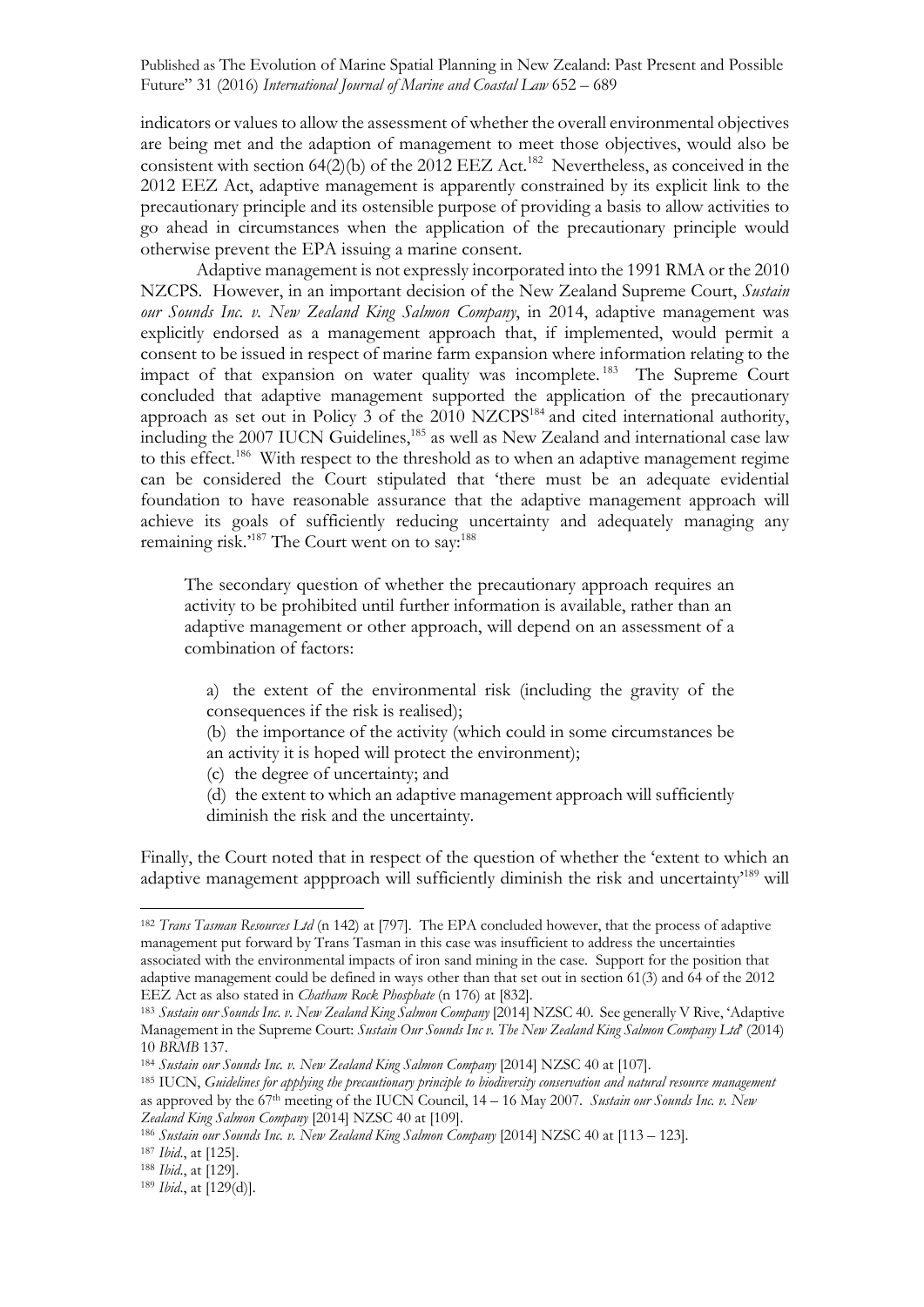depend on the extent of the risk, the extent of the uncertainty and the gravity of the consequences if the risk is realised.<sup>190</sup> In particular, when addressing this question the Court asserted that four factors were particularly relevant: good baseline information; effective monitoring using appropriate indicators; the identification of thresholds to trigger remedial action before the effects become overly damaging and; the ability to remedy effects before they become irreversible.191 The approach and reasoning of the Supreme Court in *Sustain our Sounds* has been broadly adopted and applied by the EPA in two cases where information about the impact of prospective mining activities in the EEZ was incomplete. 192 However, in the *Chatham Rock Phosphate* consent application the EPA cautioned that the test developed by the Supreme Court in *Sustain Our Sounds* is arguably dissimilar to that set out in section 61(3) of the 2012 EEZ Act and as such 'an adaptive management approach is not inherently inconsistent with favouring caution and environmental protection, and therefore the particular threshold question addressed by the Court in [*Sustain our Sounds*] may be unnecessary.' <sup>193</sup> The EPA went onto say 'that essentially, is why staging is a reasonably fundamental aspect of adaptive management. It recognises that certain effects may arise and be addressed at a future time; and puts in place objectives, thresholds, responses, triggers, limits, standards, restart parameters, and so on, precisely to allow that decision point to be deferred to a future time but within the ambit of the consent granted.' 194 Nevertheless, the EPA emphasised that it did not call into question the Supreme Court's broader findings on adaptive management and noted that it found the various factors set out by the Court as as 'both appropriate and helpful to its inquiry.<sup>195</sup> In both *Trans Tasmen* and *Chatham Rock Phosphate* adaptive management was not considered appropriate by the applicants as in the former case the applicant asserted that the whole area for the whole duration needed to be mined to be commercially viable<sup>196</sup> and in the latter case the applicant was not prepared to undertake the pre-mining research and in situ moddelling required.197

Adaptive management as developing in New Zealand consequently seeks to bridge the divide between the objectives of conservation and economic development, which are embedded within both the 1991 RMA and the 2012 EEZ Act. Although consents typically require conditions to be met in respect of monitoring impact and environmental change, adaptive management more generally is not applied as a general principle to all activities. Rather, its application is more narrowly confined to activities the impact of which is uncertain in order to mitigate the impact of the precautionary principle. Its contemporaenous consideration and application by the Supreme Court and the EPA in relation to the territorial sea and EEZ respectively has facilitated the development of a relatively integrated approach in the development of adaptive mangement across New Zealand's entire maritime zone. However, its application to activities more generally and, just as importantly, to regional planning is thus far limited.

# **Public Engagement**

The final principle relates to public engagement in the MSP processes. Traditionally, New Zealand has a strong track record in relation to consultation and the inclusion of diverse

<sup>190</sup> *Ibid*., at [139].

<sup>191</sup> *Ibid*., at [133].

<sup>192</sup> *Trans Tasman Resources Ltd* (n 142) at [798 – 817]; *Chatham Rock Phosphate* (n 176) at [833 – 836].

<sup>193</sup> *Chatham Rock Phosphate* (n 176) at [835].

<sup>194</sup> *Ibid*., at [837].

<sup>195</sup> *Ibid*., at [836].

<sup>196</sup> *Trans Tasman Resources Ltd* (n 142) at [144 – 146].

<sup>197</sup> *Chatham Rock Phosphate* (n 176) at [852].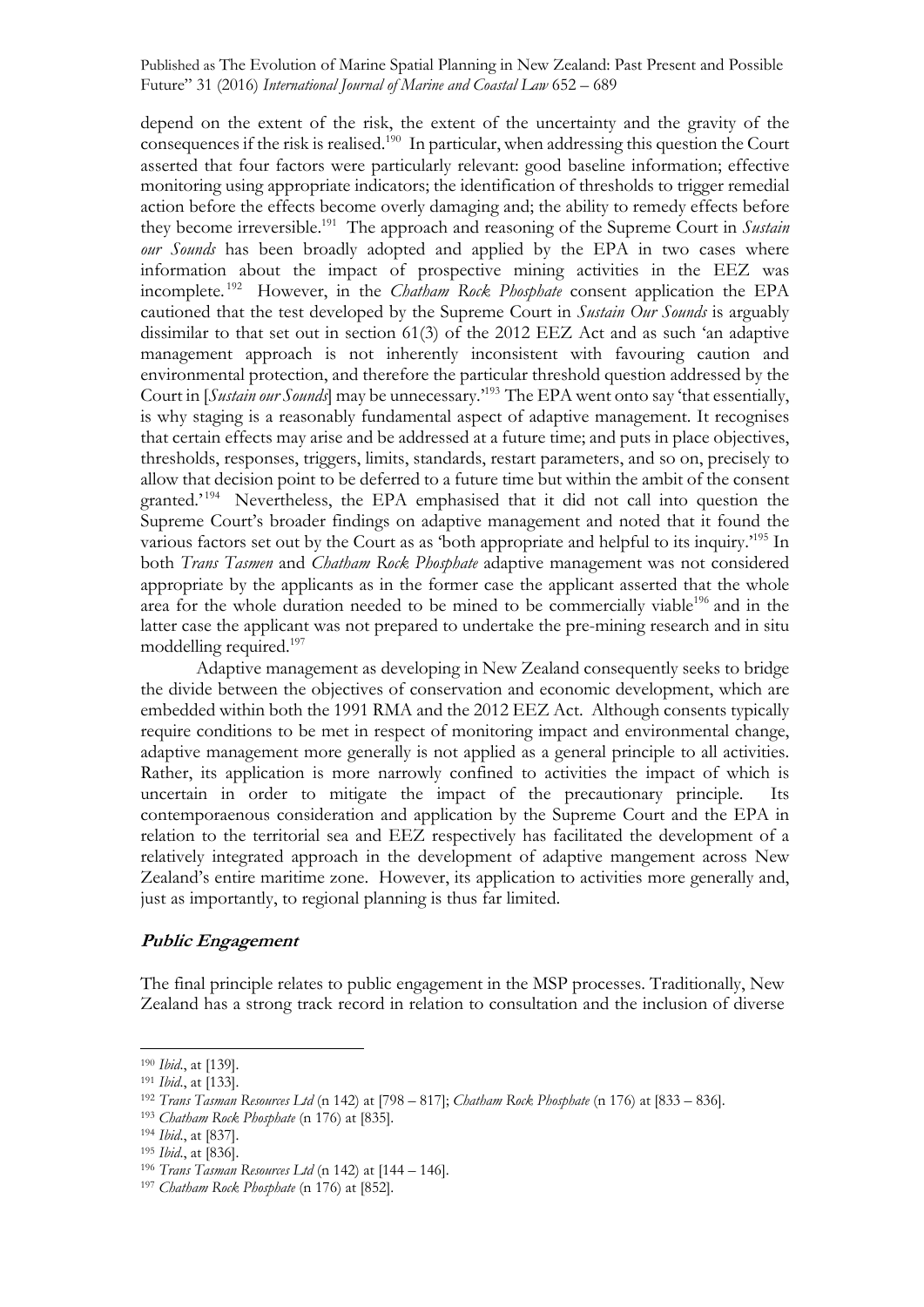groups, including iwi and mana whenua in decision-making relating to the marine environment. The very significant discord between the Crown and Māori over the status of the foreshore and seabed in the early 2000s<sup>198</sup> has largely been resolved with the passing of the Marine and Coastal Area (Tukutai Moana) Act in 2011, which declared that the foreshore and seabed – referred to for the purposes of the Act as the 'common marine and coastal area  $(CMCA)^{2}$  – could not be owned by the Crown or any other person<sup>199</sup> but could be subject to selected rights including a form of customary title.<sup>200</sup> This does not mean of course that tensions do not arise, as illustrated by the decision of Te Ohu Kaimoana (Te Ohu), the Maori Fisheries Commission in 2016 to challenge the government's decision to establish the Kermadec Ocean Sanctuary in the High Court on the basis that it allegedly compromises Te Ohu fishing rights under the 1992 fisheries settlement between the Crown and Māori and that there has been insufficient consultation with Māori during the decision-making process to establish the MPA.<sup>201</sup> Despite these occasional public disagreements, detailed processes for consultation are provided for within the 1991 RMA in relation to the development of the national coastal policy statement,<sup>202</sup> regional coastal plans<sup>203</sup> as well as in connection with individual consent applications. 204 Similarly, the 2012 EEZ Act provides for processes facilitating consultation and challenge associated with marine consent applications.<sup>205</sup>

Furthermore, in at least three regions marine management is in fact driven by collaborative, inclusive local organisations. As will be discussed further below<sup>206</sup> the Hauraki Gulf Forum was established under the 2000 Hauraki Gulf Marine Park Act and comprises 21 members drawn from national government, local authorities and tangata whenua. The Forum is designed to provide for the integrated management of the Hauraki Gulf.<sup>207</sup> And in an initiative with entirely grassroots origins a collective of fishers, conservationists, recreational users, tourist operators and local iwi came together in 1995 to form the Guardians of Fiordland Fisheries and their organisation was re-named the Fiordland Marine Guardians and given a statutory basis in the Fiordland (Te Moona o Atawhenua) Marine Management Act 2005. The Fiordland Guardians operate as an

<sup>198</sup> In *Attorney General v. Ngati Apa* [2003] 3 NZLR 643 (CA) the New Zealand Court of Appeal overturned legal precedent dating back to 1877 (*Wi Parata v. Bishop of Wellington* (1877) 3 NZ Jur (NS) (SC)) and determined that Māori customary title to the foreshore and seabed had not been extinguished by legislation adopted after the 1840 Treaty of Waitangi and that it was open, in principle, for the Māori Land Court to determine the validity of individual claims to the foreshore and seabed. This decision was almost immediately reversed by the New Zealand government through its adoption of the controversial Foreshore and Seabed Act in 2004, which vested ownership of the foreshore and seabed in the Crown. The 2004 Act was ultimately repealed in 2011. On the foreshore and seabed debate see D Grinlinton, 'Private Property Rights versus Public Access: The Foreshore and Seabed Debate' (2003) 7 *New Zealand Journal of* 

*Environmental Law* 313 – 341; J Ruru, 'The Political and Juridical Battle in the Salt-sand Environment' in J Ruru, J Stephenson and M Abbott (eds), *Making our place: exploring land-use tensions in Aotearoa New Zealand*  (Otago University Press, Otago, 2011) 23 – 38.

<sup>199</sup> 2011 Marine and Coastal Area (Tukutai Moana) Act, section 11(2).

<sup>&</sup>lt;sup>200</sup> 2011 Marine and Coastal Area (Tukutai Moana) Act, sections  $47 - 50$ , 51, 58 – 50. See generally, A Suszko, 'The Marine and Coastal Area (Takutai Moana) Act 2011: A Just and Durable Solution to the Foreshore and Seabed Debate?' (2012) 25 *New Zealand Universities Law Review* 148 – 179.

<sup>&</sup>lt;sup>201</sup> See: http://www.nzherald.co.nz/nz/news/article.cfm?c\_id=1&objectid=11522838; accessed 1 August 2016.

<sup>202</sup> 1991 RMA, sections 57 and 46 – 46A.

<sup>203</sup> 1991 RMA, sections 64 and Schedule 1.

<sup>204</sup> 1991 RMA, Part 6.

<sup>205</sup> 2012 EEZ Act, Part 3, subpart 2 and Part 4.

<sup>206</sup> See Section 6, below.

<sup>207</sup> 2000 Huaraki Gulf Marine Park Act, Part 2. See generally:

http://www.aucklandcouncil.govt.nz/en/aboutcouncil/representativesbodies/haurakigulfforum/pages/h ome.aspx#members; accessed 1 August 2016.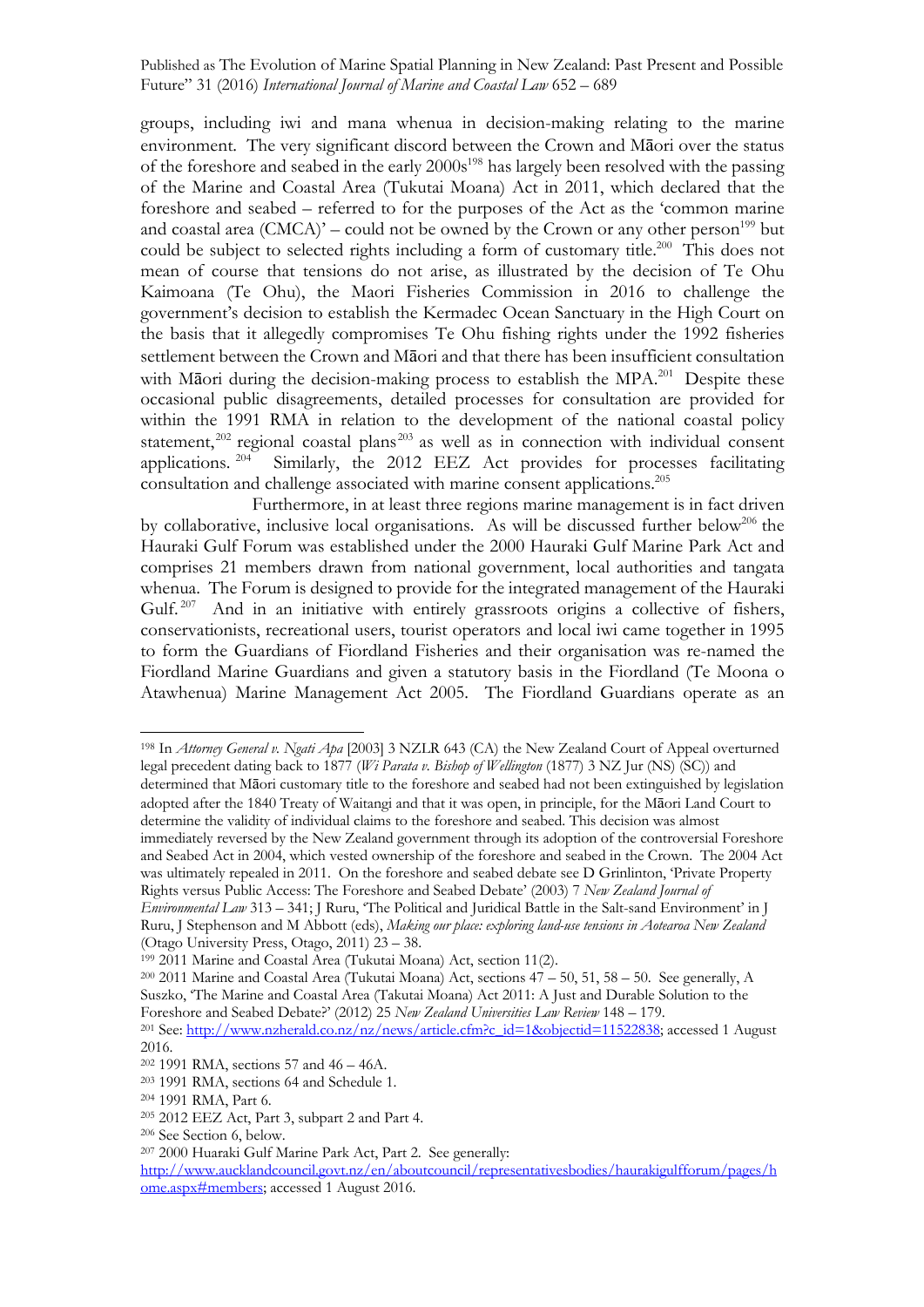advisory board, promoting integrated management of the region and have a mandate to monitor compliance with and enforcement of the local marine management regime.<sup>208</sup> A similar advisory role has been developed for the Kaikōura Marine Guardians, comprising representatives from Te Rūnanga o Ngāi Tahu, the Kaikōura community as well as from sectors with an interest in biosecurity, conservation, education, environment, fishing, marine science and tourism in relation to the Kaikōura region under the Kaikōura (Te Tai o Marokura) Marine Management Act 2014. 209 A risk associated with the development of local organisations is that they may favour or be dominated by particular sector interests and a challenge in respect of both Fiordland and Kaikōura has been managing fishery with other interests.

#### **Concluding Remarks and Select Recommendations**

Globally, MSP is becoming an increasingly dominant approach to managing marine activities within the jurisdiction of states, although as Stephen Jay et al have pointed out: 'MSP processes are not developing in a consistent manner in line with expert recommendations, but are dependent on varying national and even sub-national, political, geographical and socio-economic contexts.' <sup>210</sup> In New Zealand, contrary to the global trend however, MSP is not endorsed or implemented at the national level across its maritime zone. In contrast to states such as Australia, Canada and the UK, New Zealand lacks overarching legislation of application to its entire marine environment, has eschewed the development of a national oceans policy or plan and has no national coordinating agency with responsibility for all – or most – things maritime.

This does not mean however, that New Zealand's approach to ocean governance is entirely unplanned or unintegrated. An assessment of New Zealand practice against the six core principles that typically underpin MSP globally reveals that the foundations for developing MSP have already been laid. Under the 1991 RMA New Zealand was in fact one of the first states to adopt area-based regional planning for its coastal environment and territorial sea and even today demonstrates leadership in the integrated management of the coastal/ marine interface. The principles for ocean management developed under the 1991 RMA, the 2010 NZCPS and the 2012 EEZ Act are compatible and mutually supportive and collectively combine to form something approaching an overarching principled framework for oceans governance. The adoption of a single act to manage most – but by no means all – activities within the territorial sea, the 1991 RMA, facilitates a good level of integration in the management of diverse activities. Although by contrast, activities are managed on the basis of sector within the EEZ, the creation of an overarching agency, the EPA, to consider applications in respect of most – but again, not all – activities supports a basic level of integrated management beyond the territorial sea. In common with other jurisdictions, New Zealand has developed a relatively robust approach to the precautionary principle, the implementation of which has recently been supported by the identification of 'environmental bottom lines' and the development of the concept of adaptive management as a means to facilitate activities where information about their effects is incomplete. Finally, New Zealand has developed processes for public consultation at every stage of oceans management, from the development of plans to challenging marine consents.

The legislative and policy foundations that underpin at least the principles of MSP are demonstrated in the first attempt to develop a marine spatial plan for a region: the

<sup>208</sup> Fiordland (Te Moona o Atawhenua) Marine Management Act 2005, Part 3. See generally: http://www.fmg.org.nz/content/story-guardians; accessed 1 August 2016.

<sup>209</sup> Kaikōura (Te Tai o Marokura) Marine Management Act 2014, Part 2.

 $210$  S Jay, W Flannery, J Vince et al (n 41) at p. 206.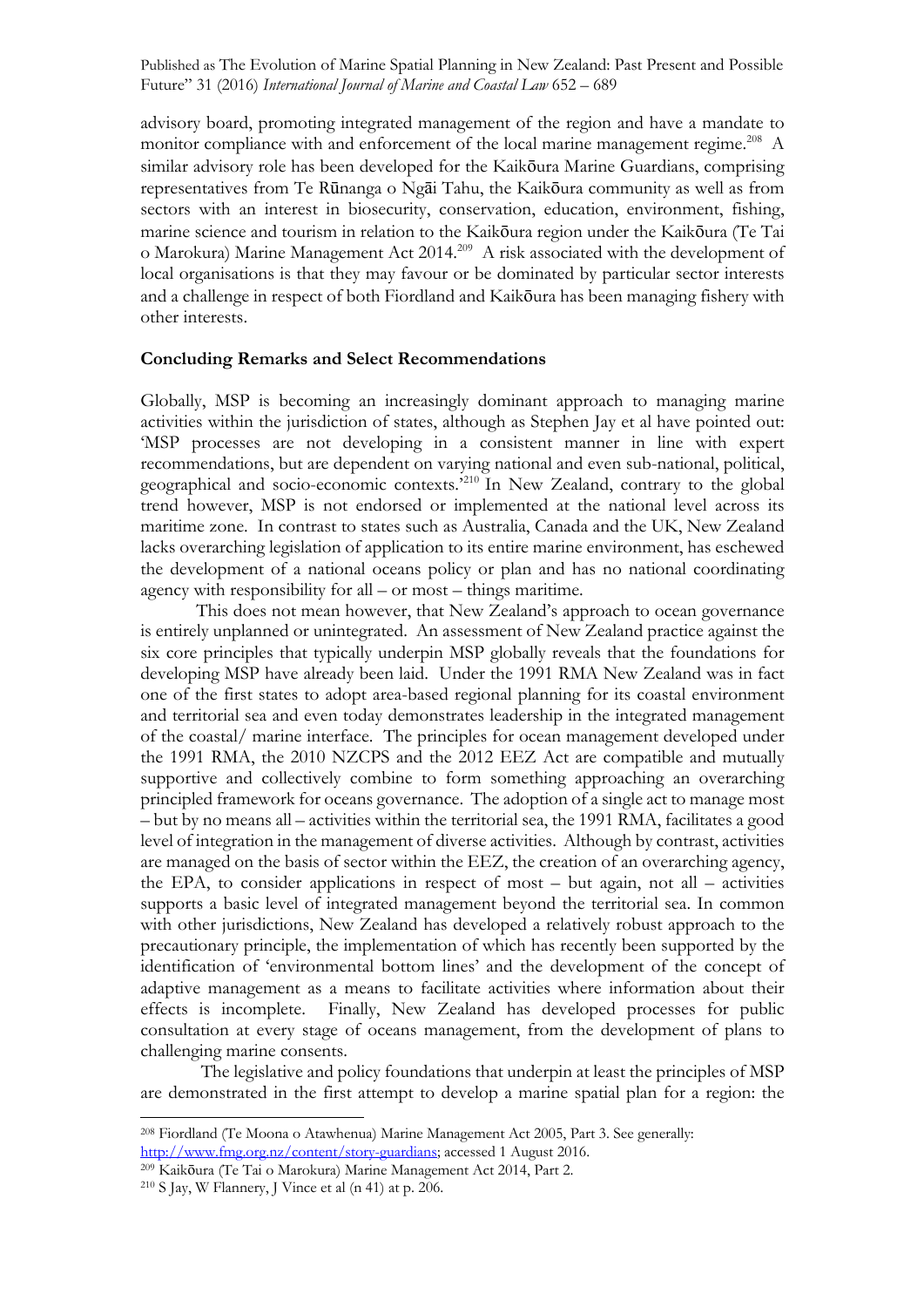Hauraki Gulf (Tikapa Moana (also known as Te Moananui-ā-Toi)). The Hauraki Gulf covers two regional authorities, surrounds New Zealand's largest city – Auckland – and is subject to multiple competing terrestrial and marine pressures.<sup> $211$ </sup> In response to these very particular regional conditions the Hauraki Gulf Marine Park Act was adopted in 2000. The Act established the Hauraki Gulf Marine Park, created the Hauraki Gulf Forum, a management authority comprising national regional, local and iwi representatives and was designed to coordinate existing entities and provide for fully integrated management of the catchment, coastal area and marine environment. Although the principles of the Act are deemed to be equivalent of principles contained in the 2010 NZCPS and therefore must be given effect to by regional planners and decision-makers,<sup>212</sup> courts have struggled to apply them, particularly where they apparently conflict with RMA principles. <sup>213</sup> Nevertheless, following a 2011 report exploring the potential for MSP within the Hauraki Gulf region<sup>214</sup> a partnership was established in 2013, named *Sea Change – Tai Timu Tai Pari*, comprising mana whenua with customary authority over the area, Auckland Council, Waikato Regional Council, the Department of Conservation, the Ministry for Primary Industries and the Hauraki Gulf Forum, to develop a marine spatial plan for the Gulf.215 Progress has been relatively slow but the Independent Review Panel (IRP) established to assess work completed to date, in their first report, praised the 'exciting and visionary process' and the high standard of work done to date.216 More cautiously, in their second report released in 2015, the IRP noted that few aspirational goals for the region has been identified thus far and that MSP itself was significantly under-developed.<sup>217</sup> The Marine Spatial Plan for the Hauraki Gulf is due to be completed in 2016.

Despite this positive progress at a regional level, New Zealand more generally, is falling behind international best practice and risks losing its position as a traditional leader in the field of oceans governance. As described above, 96 percent of New Zealand's maritime zone is not subject to a planning regime and significant areas of marine governance including fisheries and MPA designation are located beyond the processes of integrated governance that have been developed. In order to address some of these issues and to build upon the foundations of MSP already laid by existing legislative and policy frameworks there are a number of initiatives that could be developed by New Zealand of varying levels of ambition. These are sketched out in very brief terms below.

<sup>211</sup> Hauraki Gulf Forum, *Governing the Gulf: Giving Effect to the Hauraki Marine Park Act through Policy and Plans*  (2009) (hereinafter, *Governing the Gulf*) at p. 10 available at:

*http://www.aucklandcouncil.govt.nz/EN/AboutCouncil/representativesbodies/haurakigulfforum/Documents/Governing %20the%20Gulf%20Giving%20Effect%20to%20the%20Hauraki%20Gulf%20Marine%20Park%20Act%20through %20Policies%20and%20Plans.pdf*; accessed 1 August 2016.

<sup>212</sup> 2000 Hauraki Gulf Marine Park Act, section 9.

<sup>&</sup>lt;sup>213</sup> See particularly *Long Bay-Okura Great Park Society v. North Shore City Council A078/2008*, 16 July 2016. For discussion of the impact of the 2000 Hauraki Gulf Marine Park Act principles and, in particular, differences between the Act and the RMA, see Hauraki Gulf Forum, *Governing the Gulf* (n 211) at pp. 33 – 46.

<sup>214</sup> Huaraki Gulf Forum, *Spatial Planning for the Gulf: An International Review of Marine Spatial Planning Initiatives and Application to the Hauraki Gulf* (2011) available at:

*http://www.aucklandcouncil.govt.nz/SiteCollectionDocuments/aboutcouncil/committees/haurakigulfforum/meetings/haura kigulfforumagitem15att20110411.pdf*; accessed 1 August 2016.

<sup>&</sup>lt;sup>215</sup> For information on this process see: http://www.seachange.org.nz; accessed 1 August 2016. <sup>216</sup> Independent Review Panel, *Te Timu Tai Pari Sea Change. Hauraki Gulf Marine Spatial Plan First Review Report* (August 2014) at 3. Available at:

http://www.seachange.org.nz/PageFiles/500/IRP%20first%20review%20report.pdf; accessed 1 August 2016.

<sup>217</sup> Independent Review Panel, *Te Timu Tai Pari Sea Change. Hauraki Gulf Marine Spatial Plan Second Review Report* (March 2015) at 3 and 4. Available at:

http://www.seachange.org.nz/PageFiles/500/Independent%20Review%20Panel%20second%20report%2 0March%202015.pdf; accessed 1 August 2016.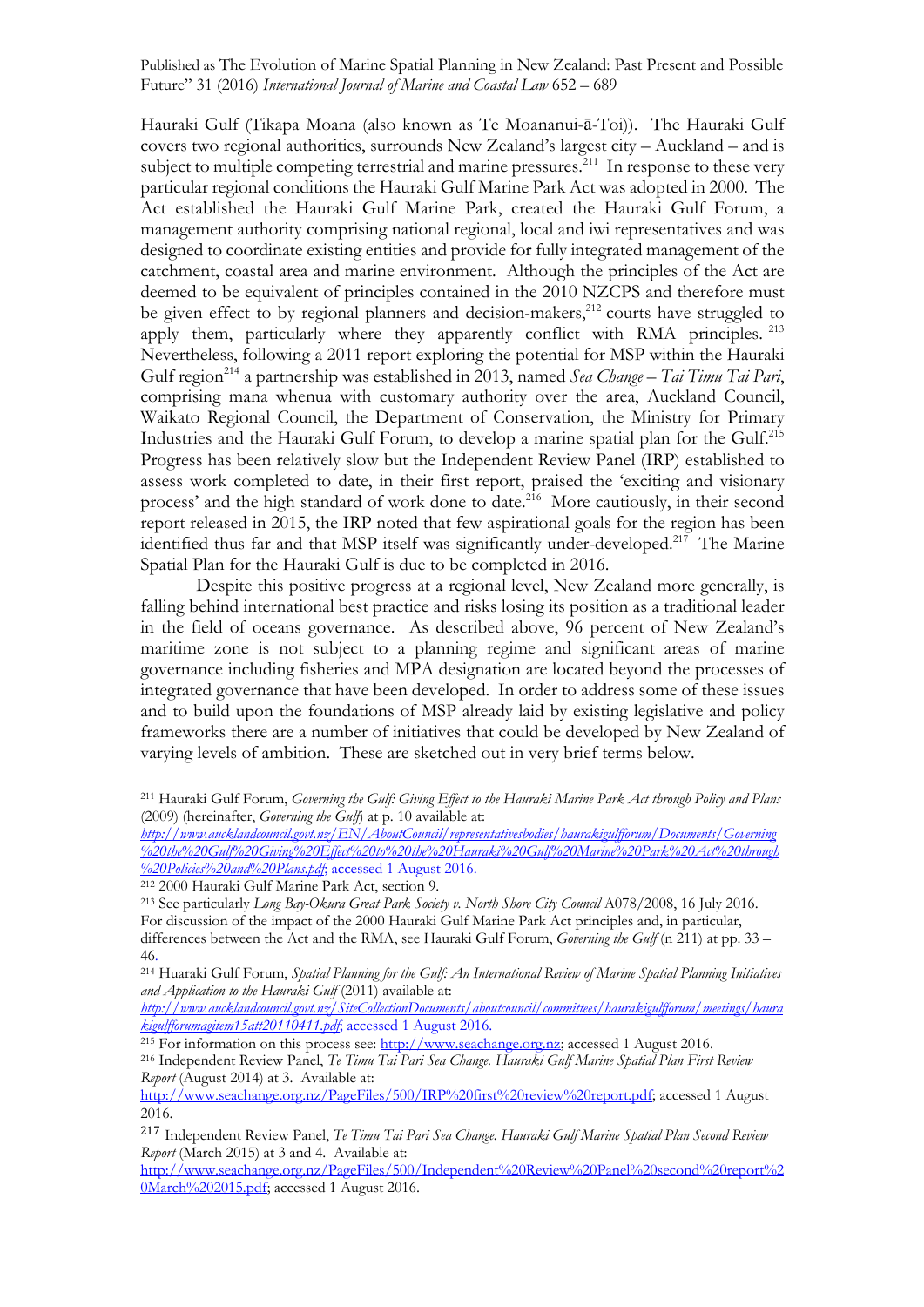First, and with relative ease, New Zealand could adopt an overarching set of principles, goals and objectives applicable to its entire maritime zone. The basis of what effectively constitutes an 'oceans policy' has already been developed through the RMA, EEZ Act, 2010 NZCPS and even the recent set of non-statutory environmental goals published by the Ministry of the Environment in 2015.<sup>218</sup> The desire for additional principled guidance, particularly within the EEZ, has already been demonstrated by the EPA in the *Trans Tasman Resources Ltd* where the Authority relied on the 2010 NZCPS to provide guidance in assessing a marine consent application notwithstanding that its terms are not directly applicable to the EEZ.<sup>219</sup> Building on existing principles and guidelines, which apply primarily – but not exclusively – to the territorial sea, the development of overarching goals and principles to New Zealand's maritime zone would support greater integration of management and improve planning.

A second initiative, which is similarly achievable, is to adopt legislation permitting the designation of MPAs within New Zealand's entire maritime zone on a principled basis. Currently, the primary instrument for MPA designation is the 1971 Marine Reserves Act, the scope of which is restricted to the territorial sea. MPAs designed to protect marine mammals or manage fisheries throughout New Zealand's maritime zone more generally are provided for under other legislation.220 In 2005 the government adopted a *Marine Protected Areas Policy and Implementation Plan*, <sup>221</sup> which was designed to support the creation of a network of MPAs throughout New Zealand's entire maritime zone, but progress has been slow with MPAs being under ad hoc special legislation rather than within a principled framework.<sup>222</sup> A reform proposal released by the government in early 2016 seeks to create updated and unified legislation for MPAs but surprisingly, the proposal confines new legislation to the territorial sea only.223 Area protection is fundamental to any system of MSP and a first step towards a more sophisticated system of oceans governance comprises developing a principled approach to area protection throughout New Zealand's entire maritime zone.

More ambitiously, an initiative which would require significant government resources, comprises the development of a process of spatial planning for the EEZ. As in the case of the territorial sea, the development of marine plans, in conjunction with a binding set of principles and policy objectives would provide a firm, principled basis on which to make decisions with respect to individual activities. This initiative would require however, investment in science to provide appropriate baseline data, investment in institutions to manage the planning process and investment in legislative reform to provide a statutory basis for such plans and to enable for integrated coordination with regional authorities and the management of the territorial sea.

The most ambitious initiative would seek to effect a root and branch reform of the current legislative framework in New Zealand in order to develop an integrated, unified legislative framework for New Zealand's entire maritime zone. This would be a major undertaking requiring significant reform to the 1991 RMA, the 2012 EEZ Act as well as numerous other Acts – including potentially the 1996 Fisheries Act – and the creation of a new government agency to manage all marine matters. Such a proposal is reminiscent

<sup>218</sup> Ministry of the Environment, *A Generation from Now. Our long-term goals.* (Wellington, 2015) available at: http://www.mfe.govt.nz/sites/default/files/media/About/generation-from-now-outcomes.pdf; accessed 1 August 2016.

<sup>219</sup> *Trans Tasman Resources Ltd* (n 142) at [745 and 760].

<sup>220</sup> Marine Mammals Protection Act 1978, section 22; Fisheries Act 1996, sections 186A and 311.

<sup>221</sup> Department of Conservation and Ministry of Fisheries, *Marine Protected Areas Policy and Implementation Plan* (2005).

<sup>222</sup> For an overview of New Zealand's MPA legislation and progress to date see KN Scott (n 137).

<sup>&</sup>lt;sup>223</sup> Ministry for the Environment, *A New Marine Protected Areas Act: Consultation Document* (2016) (n 136). For a critique of this proposal see KN Scott (n 137).